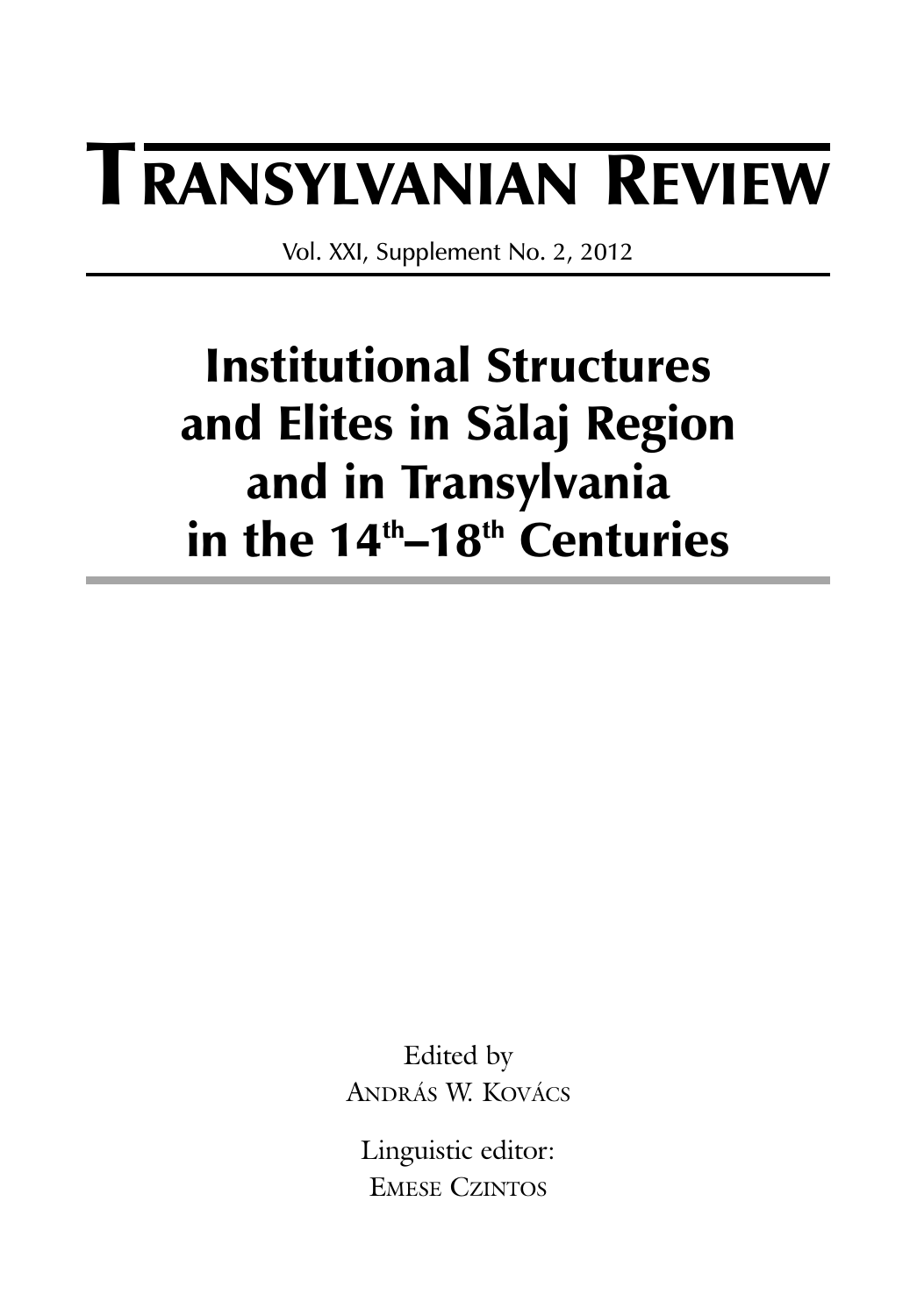### **ROMANIAN ACADEMY**

Chairman: Academician **Ionel Haiduc**

CENTER FOR TRANSYLVANIAN STUDIES Director: Academician **Ioan-Aurel Pop**

Publication indexed and abstracted in the Thomson Reuters Social Sciences Citation Index®, in Social Scisearch® and in the Journal Citation Reports/Social Sciences Edition, and included in EBSCO's and ELSEVIER's products.

#### On the cover:

The coat of arms from 1418 of the Csese (Kese) of Dans and of Keresztúr family, inherited later by the Wesselényi family (National Archives of Hungary, Collection of pre-1526 charters, DL 105473). Photo by ERIKA CZIKKELYNÉ NAGY.

Maps by BÉLA NAGY

This work was supported by CNCSIS-UEFISCSU, project number PN II-RU code/2010. Title of the research project: Institutional Structure and Elites in Sãlaj Region in the  $14<sup>th</sup>$ –17<sup>th</sup> Centuries (Structuri institutionale si elite din Țara Silvaniei în secolele XIV-XVII), code: TE\_204.

**Transylvanian Review** continues the tradition of **Revue de Transylvanie**, founded by Silviu Dragomir, which was published in Cluj and then in Sibiu between 1934 and 1944.

**Transylvanian Review** is published 4 times a year by the **Center for Transylvanian Studies** and the **Romanian Academy**.

#### **EDITORIAL BOARD**

CESARE ALZATI, Ph.D. Facoltà di Scienze della Formazione, Istituto di Storia Moderna e Contemporanea, Università Cattolica, Milan, Italy HORST FASSEL, Ph.D. Institut für donauschwäbische Geschichte und Landeskunde, Tübingen, Germany KONRAD GÜNDISCH, Ph.D. Bundesinstitut für Kultur und Geschichte der Deutschen im östlichen Europa, Oldenburg, Germany HARALD HEPPNER, Ph.D. Institut für Geschichte, Graz, Austria PAUL E. MICHELSON, Ph.D. Huntington University, Indiana, USA ALEXANDRU ZUB, Ph.D. Chairman of the History Section of the Romanian Academy, Director of the A. D.

Xenopol Institute of History, Iaşi, Romania

#### **EDITORIAL STAFF**

Ioan-Aurel Pop Virgil Leon Nicolae Bocşan<br>Ioan Bolovan Raveca Divricean<br>Maria Ghitta Rudolf Gräf

Vasile Sălăjan<br>Alexandru Simon Nicolae Sucală-Cuc

**Translated by** Bogdan Aldea—English Liana Lãpãdatu—French

**Desktop Publishing** Edith Fogarasi Cosmina Varga

Correspondence, manuscripts and books should be sent to: **Transylvanian Review**, **Centrul de Studii Transilvane** (Center for Transylvanian Studies) 12–14 Mihail Kogãlniceanu St., 400084 Cluj-Napoca, Romania

cst@acad-cluj.ro www.centruldestudiitransilvane.ro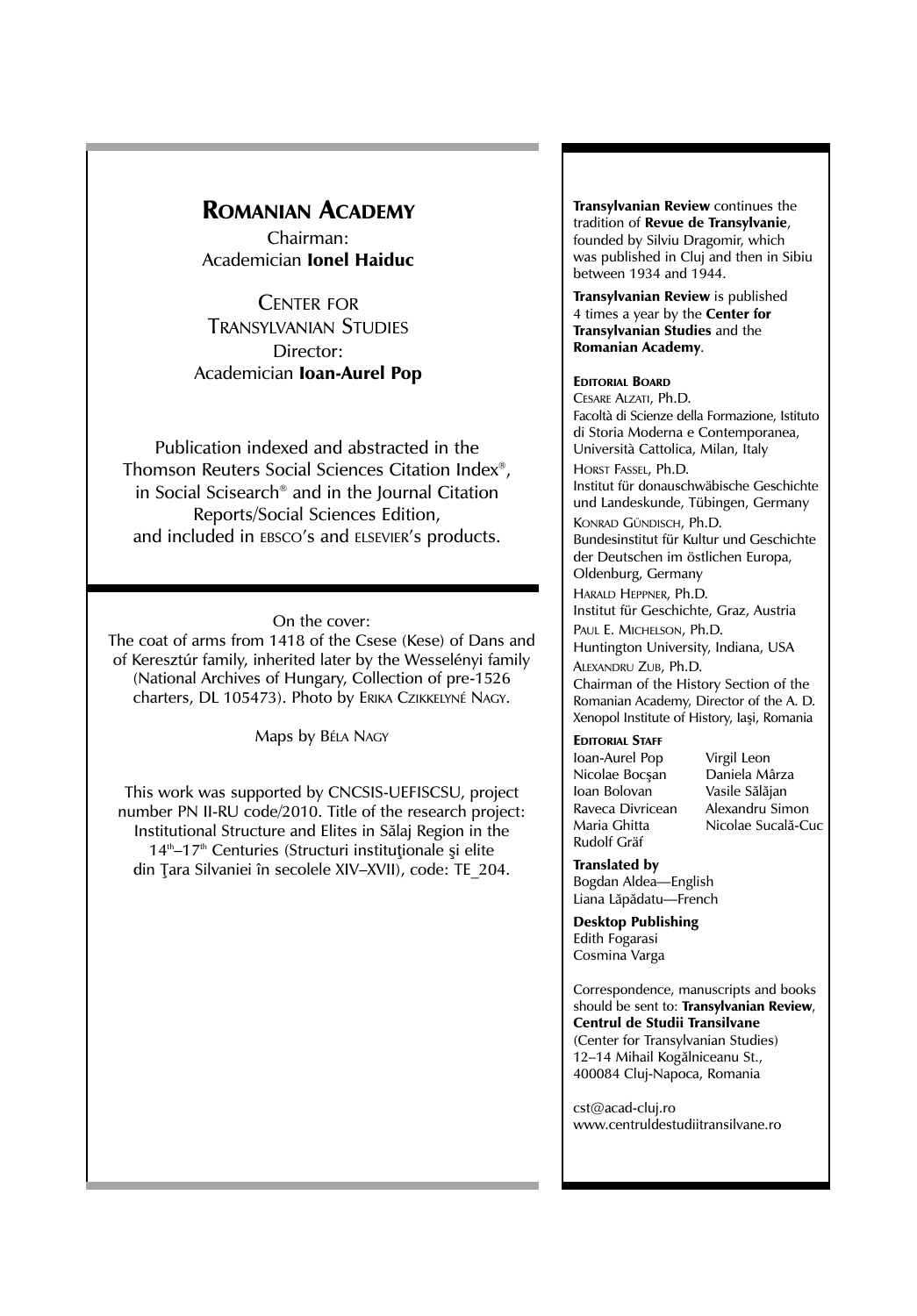## **Contents**

| • Editors' Note                                                                                                                        | 5   |
|----------------------------------------------------------------------------------------------------------------------------------------|-----|
|                                                                                                                                        |     |
| • Institutional Structures and Elites in Sălaj Region in the 14 <sup>th</sup> -17 <sup>th</sup> Centuries                              | 7   |
| Editing and Publishing Historical Sources in the Research Institute<br>of the Transylvanian Museum Society<br>Tamás Fejér              | 9   |
| The Authorities of Middle Solnoc and Crasna Counties in the Middle Ages<br>András W. Kovács                                            | 31  |
| The Affiliation of Medieval Sălaj (Szilágy) Region in the Mirror of Social Relations<br>Géza Hegyi                                     | 67  |
| • Institutional Structures and Elites in Transylvania in the 15 <sup>th</sup> -18 <sup>th</sup> Centuries                              | 101 |
| Remarks on the Careers of the Vice-voivodes of Transylvania<br>in the Late Middle Ages (1458–1526)<br>András W. Kovács                 | 103 |
| Transylvanian Places of Authentication and Ecclesiastical Intellectuals<br>in the Middle Ages<br>Emőke Gálfi                           | 139 |
| Remarks on the Activity of the Cluj-Mănăștur Place of Authentication<br>in the Age of the Transylvanian Principality<br>Zsolt Bogdándi | 155 |
| Fortress-Building in 16 <sup>th</sup> -Century Transylvania. The Recruitment of Labour Force<br>Klára P. Kovács                        | 163 |
| The Inquisitors in the Judicial Practice of Cluj at the End of the $16th$ Century<br>László Pakó                                       | 181 |
| The Manorial Court of the Reformed Parish of Cluj (1676–1695)<br>Anikó Szász                                                           | 199 |
| The Lord my God Has Given My Wife a Child.<br>Childbirth in 18 <sup>th</sup> -Century Transylvania<br>Andrea Fehér                     | 221 |
| The Local Exercise of Power in Sătmar county at the Beginning of the 18 <sup>th</sup> Century<br>Judit Pál                             | 237 |
| • List of Authors                                                                                                                      | 252 |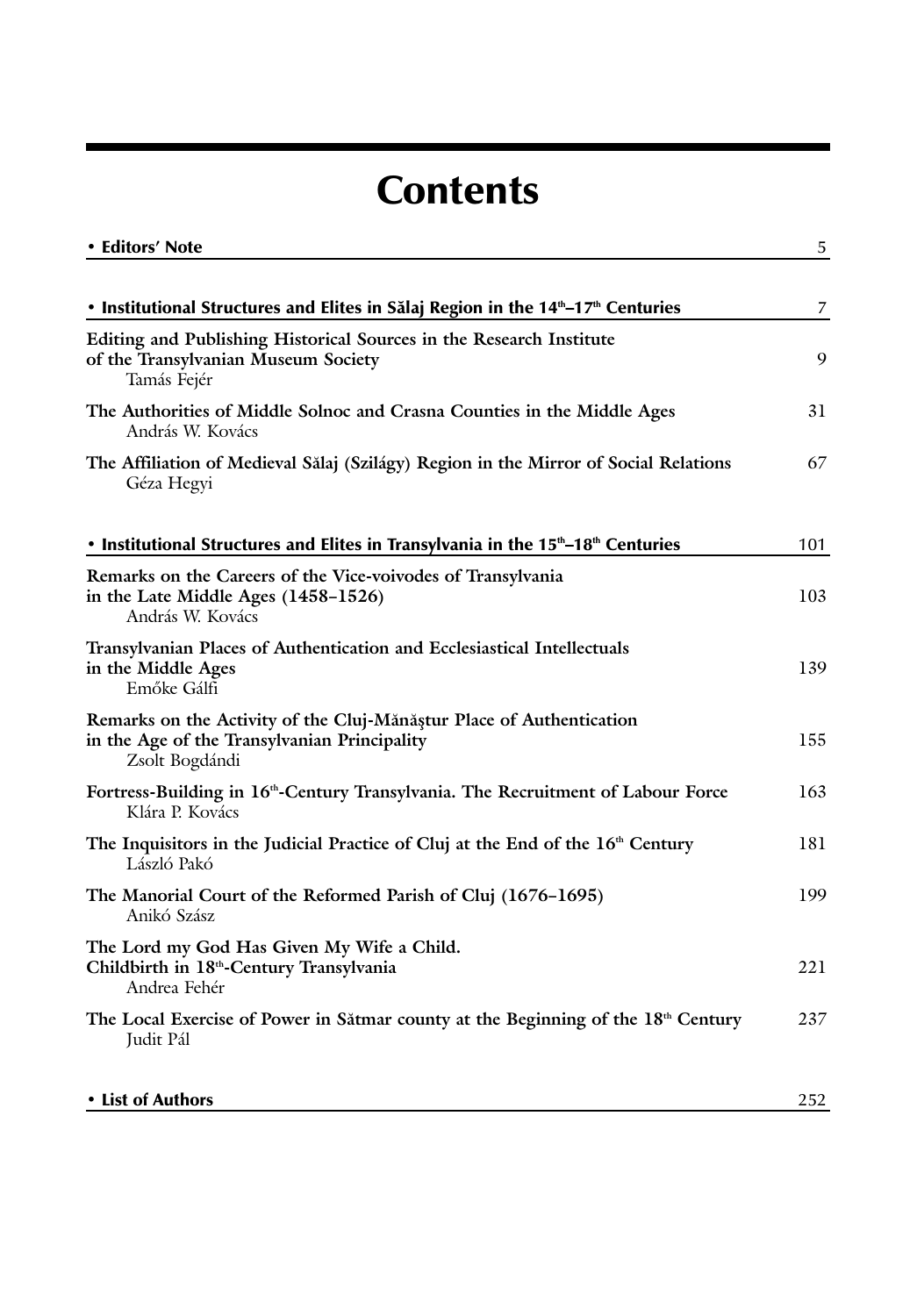## **Editing and Publishing Historical Sources in the Research Institute of the Transylvanian Museum Society\***

TAMÁS FEJÉR

**T**HE TRANSYLVANIAN Museum Society (Erdélyi Múzeum**-**Egyesület), the earliest Transylvanian scholarly society (founded in 1859) established its research institute in 2006 mainly with the aim of editing the medieval and early modern sources of Transylvania. The institute and its agenda of source edition is closely intertwined with the scholarly figure of the late Zsigmond Jakó (1916–2008), a prominent member of the national and international scholarly community of medievalists. As a member of the Romanian and Hungarian academies and a former president of the Transylvanian Museum Society (1990–1994), Professor Jakó persistently urged the research units he had been directing to be reorganized into a research institute. According to his view, it was only a high level of institutionalization of editing and publishing sources through which the Transylvanian medieval and early modern studies would flourish. He reckoned the same institutional framework would enhance the emergence of a new generation of scholars who were to establish an up-to-date corpus of medieval and early modern sources. Moreover he aimed at establishing common grounds for the divergent research by setting forth some fundamental principles on how to edit both the sources from before 1542 and the early modern ones.

\* This work was supported by CNCSIS-UEFISCSU, project number PN II-RU code/ 2010. The title of the research project: Institutional Structure and Elites in Sãlaj Region in the  $14<sup>th</sup>-17<sup>th</sup>$  Centuries (Structuri institutionale și elite din Țara Silvaniei în secolele XIV–XVII), code: TE\_204. The present paper was accepted for publishing in 2010.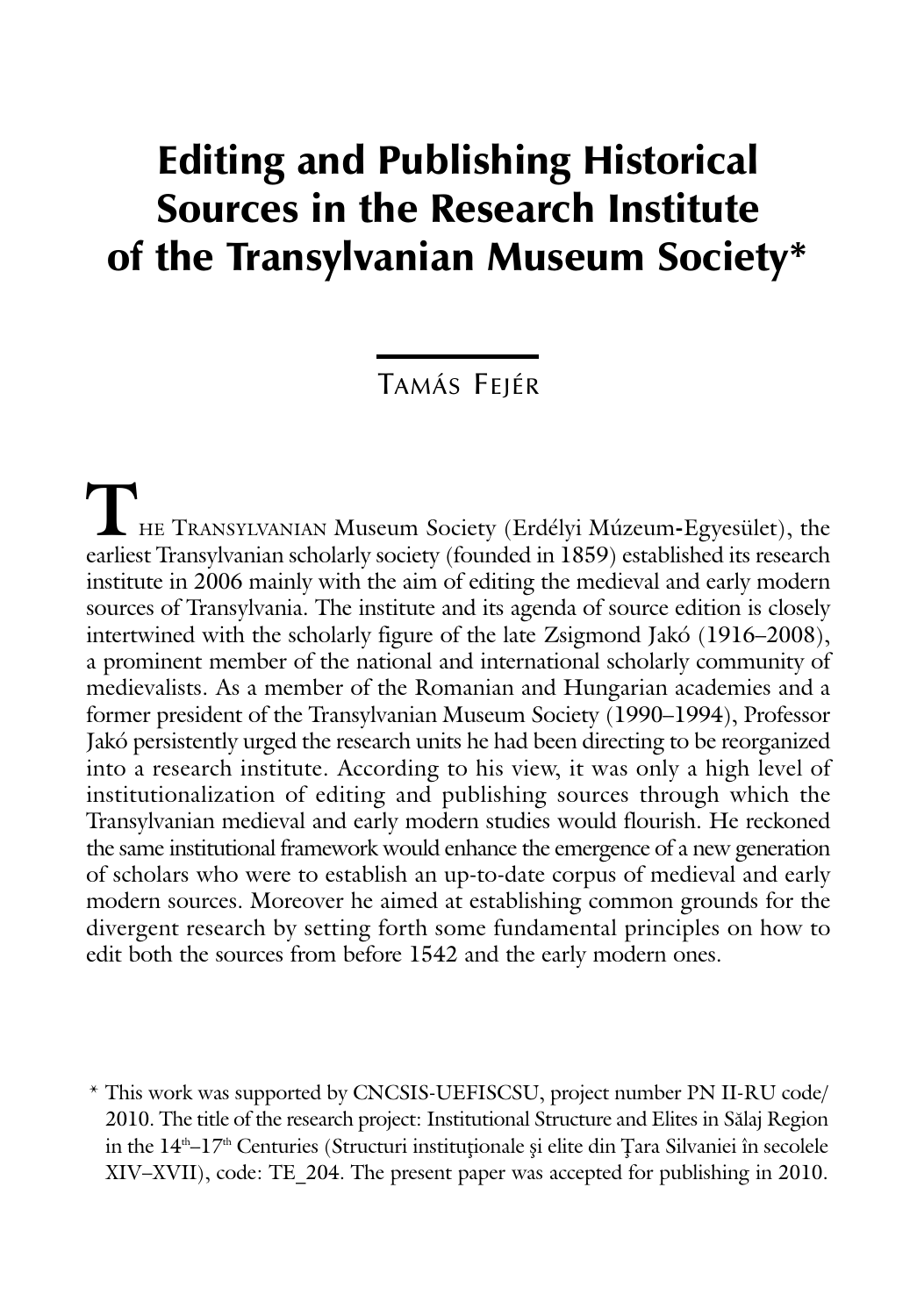## **Working Methods**

UR RESEARCHES are treating and compiling the edition of sources in a<br>way that is less characteristic to the Romanian historical establishment:<br>in forms of abstract *(regesta)*. It is well-known that during the second<br>half way that is less characteristic to the Romanian historical establishment: in forms of abstract *(regesta)*. It is well**-**known that during the second half of the 20<sup>th</sup> century the *regesta* became the most widely used form of Hungarian editing of medieval sources.<sup>1</sup> Even though the *in extenso* edition is usually considered of complete and lasting value, this abridged form of editing and publishing has proved to be most suitable and practical when dealing with hundreds of thousands of charters. On the other hand, if we take into account the regression of the expertise in Latin and palaeography even of historians, the latest information regarding medieval and early modern times can be disseminated in a broader circle of general audience only using this method.

In *How to compile regesta for the repertorium of medieval Transylvanian charters. Methodological advices<sup>2</sup>* written by Zsigmond Jakó along the regulations of Iván Borsa,<sup>3</sup> the *regesta* is defined as a Hungarian abstract of the charter containing "the description of the fact that has legal significance. Furthermore it sums up all the names, geographical names, all the Hungarian and vernacular (i.e. non-Latin) words that occur in the text, all the titles and dignities of the individuals, all the relevant occurrences and expressions, and all the data regarding the institution, the chancellery that granted the charter. It also contains the comments upon the sealing of the charter, the description of the monetary units, units of measurement, etc." The *regesta* is not meant to cover all the details of the charter, and it is not able to cover all the technicalities of such a document. But those who need the original Latin document will be able to recover it based on the archival shelfmark. So the *regesta* only commends certain aspects to the attention of the reader, and minutely leads her/him to the place where further information is available. Let us also stress that all the *regesta* contain similar clusters of information, regardless of whether they discuss published or unpublished charters, since most of the earlier publications are hardly available.

According to the generally established custom, researchers draft the *regesta* piece by piece, charter by charter. Accordingly, the charters transcribed entirely or focusing on their contents are singled out from the transcribing charter, and published in their own chronological place. Meanwhile the charter singled out is referred to in the place of the transcribing charter. A charter that is transcribed focusing on contents is a document that has, at least, its year and the granter included into the transcribing charter. The case of the references (*Urkunden-Erwähnungen*) is much more problematic. These are highlighted and individually compiled into *regesta* only when they can be dated exactly or approximately, otherwise they are left within the text of the respective charter.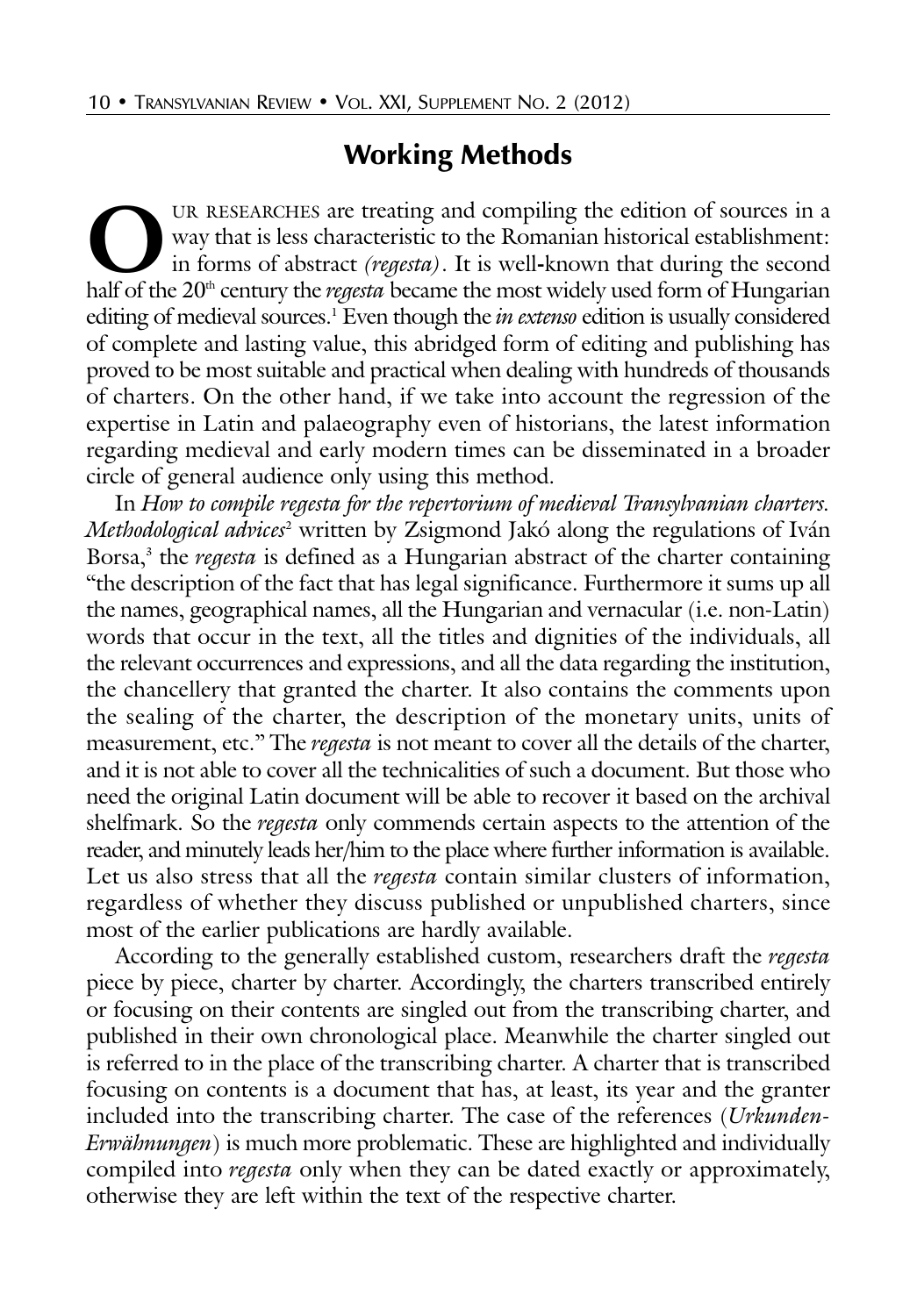Two cases should be foregrounded here: when unambiguous variants of technical terms are not to be found, or when longer excerpts of texts are ambiguous. In these cases the original Latin terms and excerpts are used in brackets so as to make the meaning of the original text as clear as possible. This solution is to be used only in exceptional and inevitable cases so that the multiple brackets and the frequent alternation of the Hungarian and Latin passages should not affect the intelligibility of the *regesta*.

The boundary inspections (*reambulatio metarum)* inform in a highly precise and instructive way about the former relationships of a certain place, therefore they are included into the text of the *regesta* in their original size and language; likewise, the extra sigillum notes *(extra tenorem)* or the notes regarding the management of the chancellery of the Principality and that of the places of authentication. In the text of the *regesta* the dates given along the ecclesiastical feast days are transformed according to our contemporary (Gregorian) calendar. This is followed by the original form of the date abbreviated and put into parentheses, since it is only the original text that can serve as a proof for the accurateness of the transcript of the dating. As far as the dating of the early modern sources is concerned, the dating of the charters that were written after December 25, 1590 is adjusted to the new, Gregorian calendar, since at the Transylvanian Diet held on September 21, 1590 the Estates of the Realm consented to its introduction beginning with Christmas Day of the same year.<sup>4</sup>

Our research programmes pay special attention to the indexes containing all the names and names of places that occur in the *regesta*, respectively to the headwords that will arouse scholarly interest. In fact these detailed indexes are preparing an exhaustive database of the historical archontology and topography of medieval and early modern Transylvania. The managers and researchers of the different programmes apply similar principles to the catalogue of the used bibliographic and archival sources.

In what follows let us map the research programmes and results of the Institute of Research that are based on the above-mentioned principles of source editing and publishing.

### **1. The Collection of Transylvanian Medieval Charters (Codex Diplomaticus Transsylvaniae)**

THE MAIN aim of one of the major enterprises of Hungarian and Romanian<br>medievalism is "to establish strong foundations for the scholarly and<br>modern research of the medieval history of Transylvania by exhaustively<br>collectin medievalism is "to establish strong foundations for the scholarly and modern research of the medieval history of Transylvania by exhaustively collecting, editing and publishing the medieval documentary sources."5 It was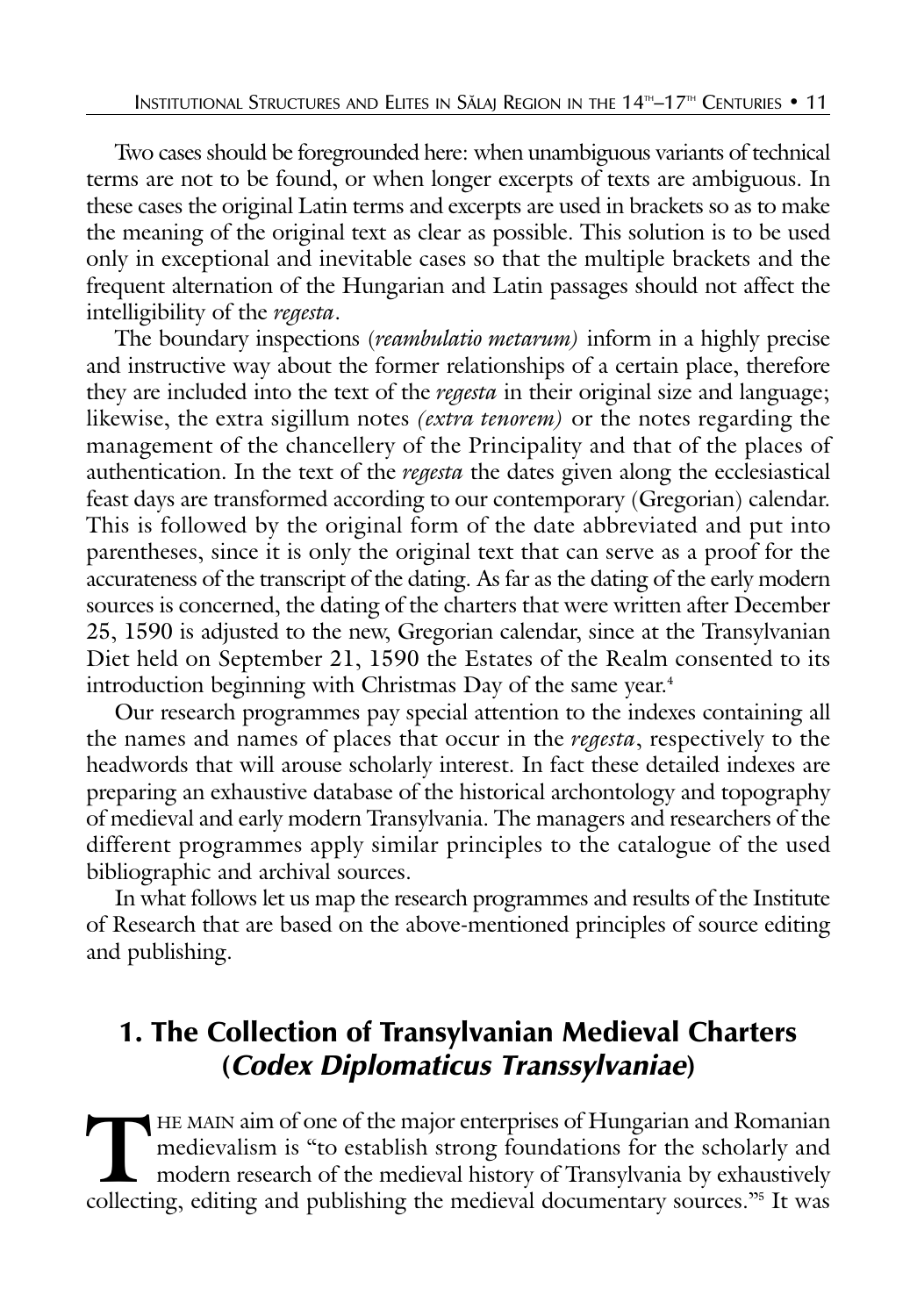already in 1943 when the Transylvanian Museum Society and the Transylvanian Scientific Institute (Erdélyi Tudományos Intézet) started the preparations for editing the archive materials of medieval Transylvania, but the first volume of the Collection of Transylvanian Medieval Charters could be published only half a century later thanks to Zsigmond Jakó. The volume resulting from the "one-manresearch workshop" of the professor was published by the National Archives of Hungary. In the introduction of the publication Jakó was the first to sum up and assess the history of Transylvanian source editing, publishing and research done by Hungarian, German and Romanian researchers. Moreover, the same introduction established the basic principles to be followed by the further work of editing these sources. In the followings we shall detail these recommendations.

Jakó identifies the historical Transylvania of the centuries of the Middle Ages with the seven inner Transylvanian counties under the jurisdiction of the voivode (Inner Solnoc [Belsø-Szolnok], Dãbâca [Doboka], Cluj [Kolozs], Turda [Torda], Alba [Fehér], Hunedoara [Hunyad], Târnava [Küküllø] counties), Szeklerland and Saxon land, respectively the counties of Middle Solnoc (Közép-Szolnok) and Crasna (Kraszna) from the so-called Partium. This is the broad area the data of which are included into the Collection of Transylvanian Charters. In Jakó's view the verge of the Transylvanian Middle Ages and therefore the bordering event of the medieval charter sources is not the battle of Mohács (1526), but the Ottoman Occupation of Buda (1541), the capital of the Hungarian Kingdom, since this latter was to start the stately dissolution of the kingdom and the formation of the Principality of Transylvania. According to Zsigmond Jakó's estimation of the Transylvanian historical charters, there are about 30–35,000 such diplomas from before 1542,<sup>6</sup> but he underlines that due to the unknown quantity of the transcriptions this number could be much higher (the number of abstracts to be drafted is surely above 35,000). Let me stress that Jakó has a broader notion of the concept of the charter: it is used as an umbrella term not only for the different legal documents, but also for the practical (non-literary) use of literacy, i.e. missive letters or economic documents (rendering of accounts, registers). According to Jakó the material included and to be included into the collection should be gathered according to the following two principles: 1. charters issued by medieval Hungarian institutions should be collected as exhaustively as possible today, 2. charters issued by foreign institutions that have already been published. Thus every charter which is related to the historical Transylvania, to the Transylvanian settlements and inhabitants and which has been preserved either in the original or in transcriptions, in pre- $17<sup>th</sup>$  century copies and in major collections of copies of charters is to be included into the Collection of Transylvanian Charters. Should a charter have even a single data referring to Transylvania, it is thought to be included into the collection. In such cases a shorter, concise *regesta* highlighting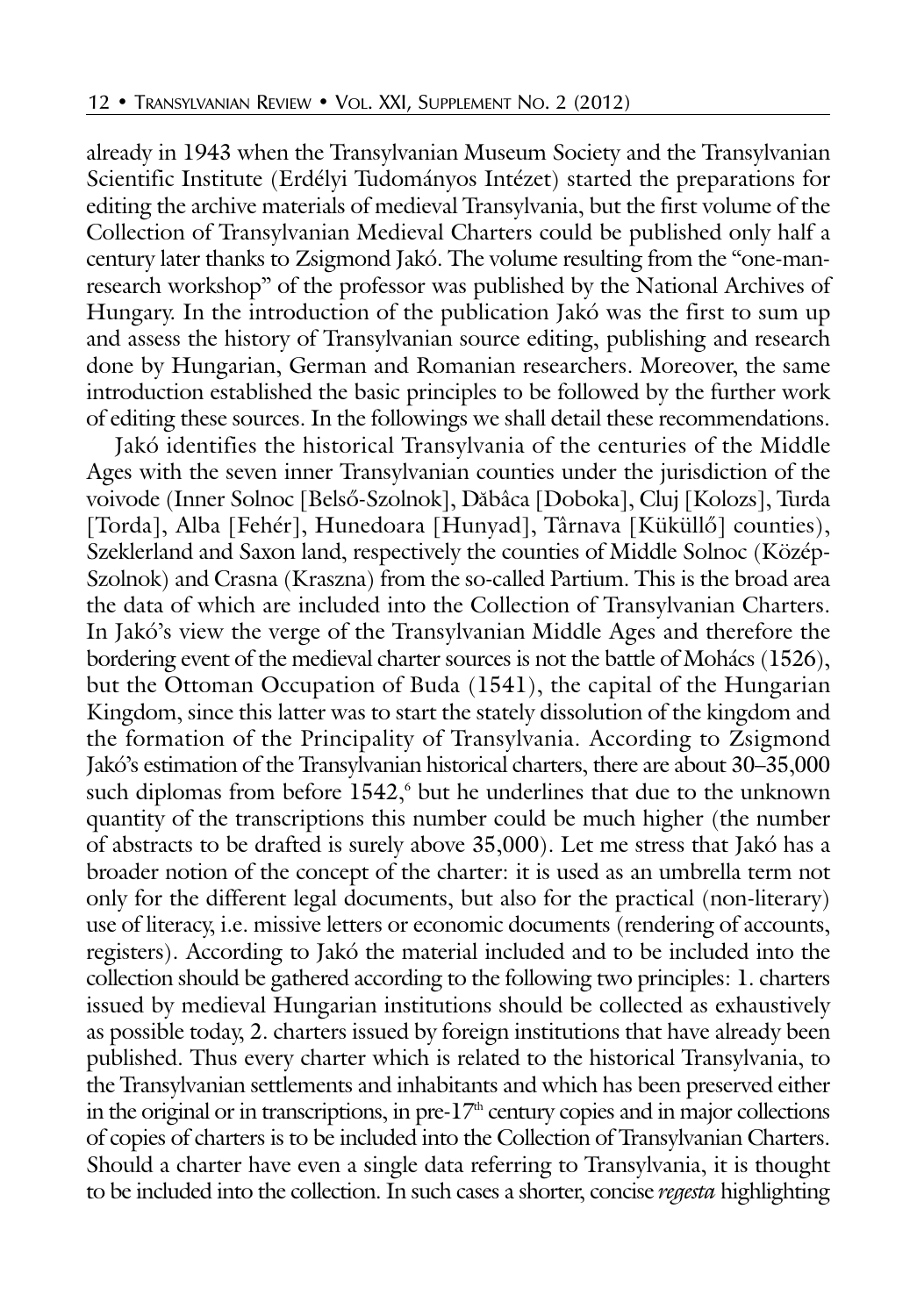the Transylvanian aspects is drafted. Besides the authentic charters also the forged ones are included. Of course, the forgeries are clearly distinguished from the authentic ones. Viewed from this perspective, it is a distinctive merit of the hitherto published volumes that they treat their material on the basis of independent source criticism: in contrast to the former publications the texts are accompanied by concise and clear critical comments. Therefore, thanks to the series, historical research is able to work with sources screened by up-to-date professional source criticism. The volumes are completed by map inserts informing the reader about the history of the settlements, the management of the churches or about other types of relationships of the historical Transylvania.

From the second volume the "one-man-research workshop" was complemented with András W. Kovács, then, from the third volume onwards, with Géza Hegyi. After Zsigmond Jakó passed away, it has fallen on them to carry on with the scholarly enterprise: they have to edit, supplement and index the abstracts he had already prepared for edition, and to go on with the exhaustive editing tasks of the *regesta* after 1400. Regarding the supplements of the series, the number of the texts is still growing, since based on the also growing electronic database of the National Archives of Hungary<sup>7</sup> the new editors reveal novel "Transylvanian" charters and data.

Three volumes have been published in the series. They contain 2,893 Hungarian *regesta* of the charter material from between 1023–1359. The fourth volume is expected to be published in 2013 and is planned to comprise 1,000–1,200 abstracts of the charter materials of the period between 1360–1372. According to the editors' estimation the series will reach the end of the 14<sup>th</sup> century with two-three more volumes.<sup>8</sup>

## **2. The Protocols of the Alba Iulia (Gyulafehérvár) and Cluj-Mănăştur (Kolozsmonostor) Places of Authentication Dating from after the Secularization (1556)**

I IS well-known that places of authentication (*loca credibilia*) is the umbrella name for those ecclesiastical institutions (chapters and convents) which issued authentic charters in response both to the request of privat T IS well-known that places of authentication (*loca credibilia*) is the umbrella name for those ecclesiastical institutions (chapters and convents) which issued authentic charters in response both to the request of private persons and of the Reformation that opened up a new file in the life of the two places of authentication functioning in medieval Transylvania:<sup>10</sup> the Alba Iulia/Transylvanian chapter and the Cluj-Mănăștur convent.<sup>11</sup> After the 1556 secularization of the Catholic ecclesiastical institutions, the Estates of the Realm were aware of the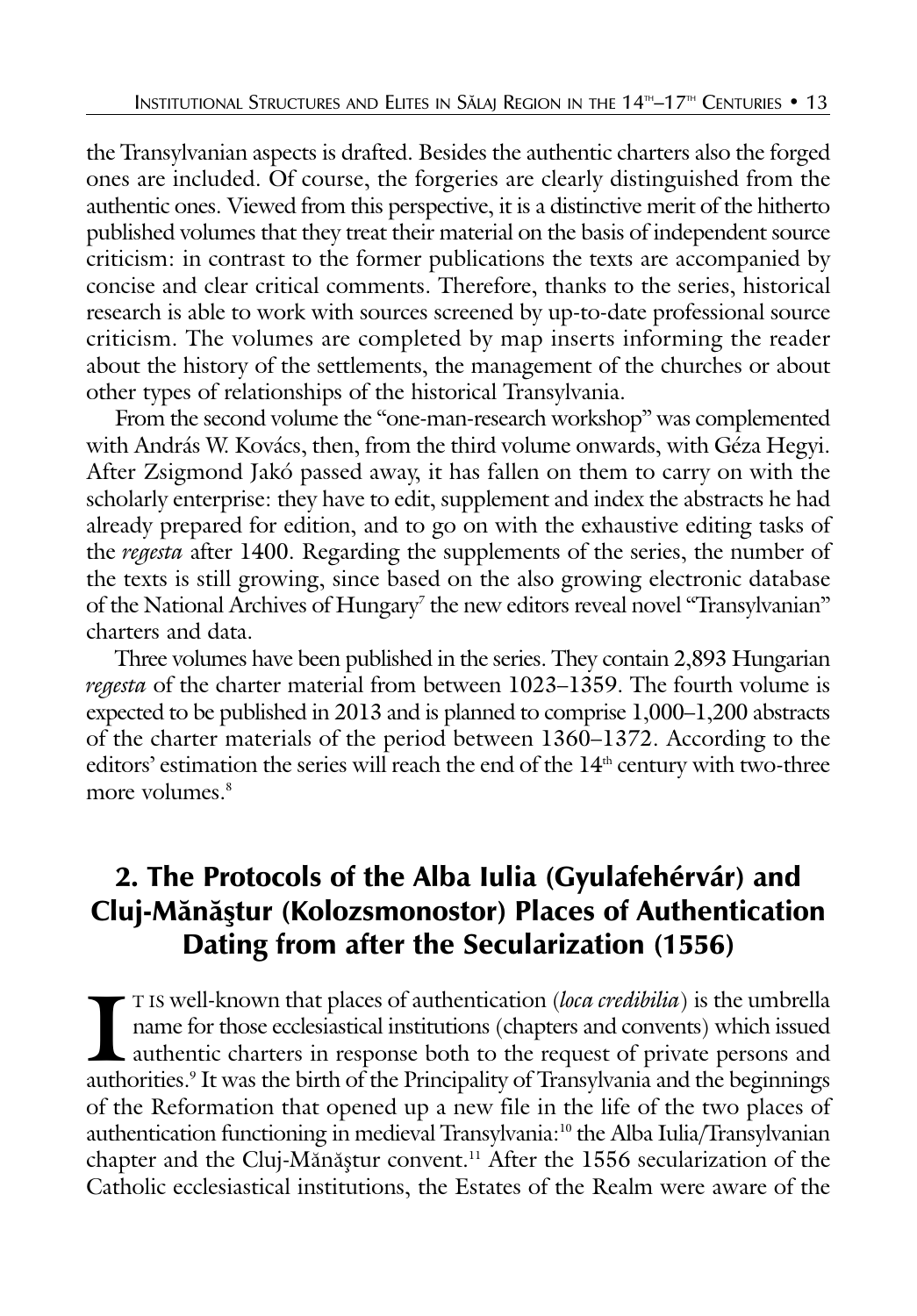importance of the places of authentication and had special interest in protecting their archives so as to guard their ceaseless usage. Therefore the Diet ordered the archives of the chapter and convent to be controlled both by the prince and the Estates of the Realm, and appointed lay letter searchers (*requisitores litterarum*) who were well-informed in matters of legal issues. They were remunerated by the prince. Until 1575 their only task was to transcribe charters when being ordered so by the authorities. As a matter of fact, the reorganization of the *loca credibilia* took place in 1575 after a transitional period of two decades. At this time the *requisitores* of both the chapter and the convent were instructed in detail regarding their work, and the two places of authentication were given new seals.12 This reorganization actually transformed the two places of authentication into princely offices producing also the protocols that are our objects of research.

In fact these protocols were meant to improve the preservation of the legal documents granted by the *loca credibilia*. Based on them, the *requisitores* issued authentic transcripts at the request of the clients. At the time being twenty volumes of protocols of the Alba Iulia chapter<sup>13</sup> and twenty-eight volumes of protocols of the Cluj-Mănăștur convent<sup>14</sup> dating from the age of the Principality are preserved in the National Archives of Hungary.

The scholarly literature has already clarified the historical authenticity of the protocols. Therefore let us only mention that they are abounding in valuable facts and historiography has hardly used them even though – with the exception of the *Libri regii* – there is no cluster of sources from the  $16<sup>th</sup>$  and  $17<sup>th</sup>$  centuries to be compared to them regarding their unity and continuity. The borderline of authority and competence between the two places of authentication was the Mures (Maros) river, even though smaller areas overlapped. On the southern part of the river the Alba Iulia chapter (the counties of Alba, Hunedoara, Târnava, Zãrand [Zaránd], Severin [Szörény]), on its northern side the Cluj-Mănăștur convent (Cluj, Turda, Dãbâca, Inner Solnoc, Middle Solnoc and Crasna county) was the competent authority.

The protocol entries under research can be divided into two main groups. The declarations (*fassiones*) are based on the request of individuals in matters of private law (for instance, sale and purchase, pawning, exchange of landed property, donation etc). The reports (*relationes*) were usually written down at the request of the prince. These were documents like interrogations *(inquisitio)*, boundary inspections *(reambulatio metarum)* and entering into possessions *(introductio, statutio).* The mainly Latin entries were more or less chronologically written into the protocols in full or abridged form. Nevertheless the volumes are chronologically overlapping since the *loca credibilia* employed several *requisitores* who in their turn kept their "own" protocols.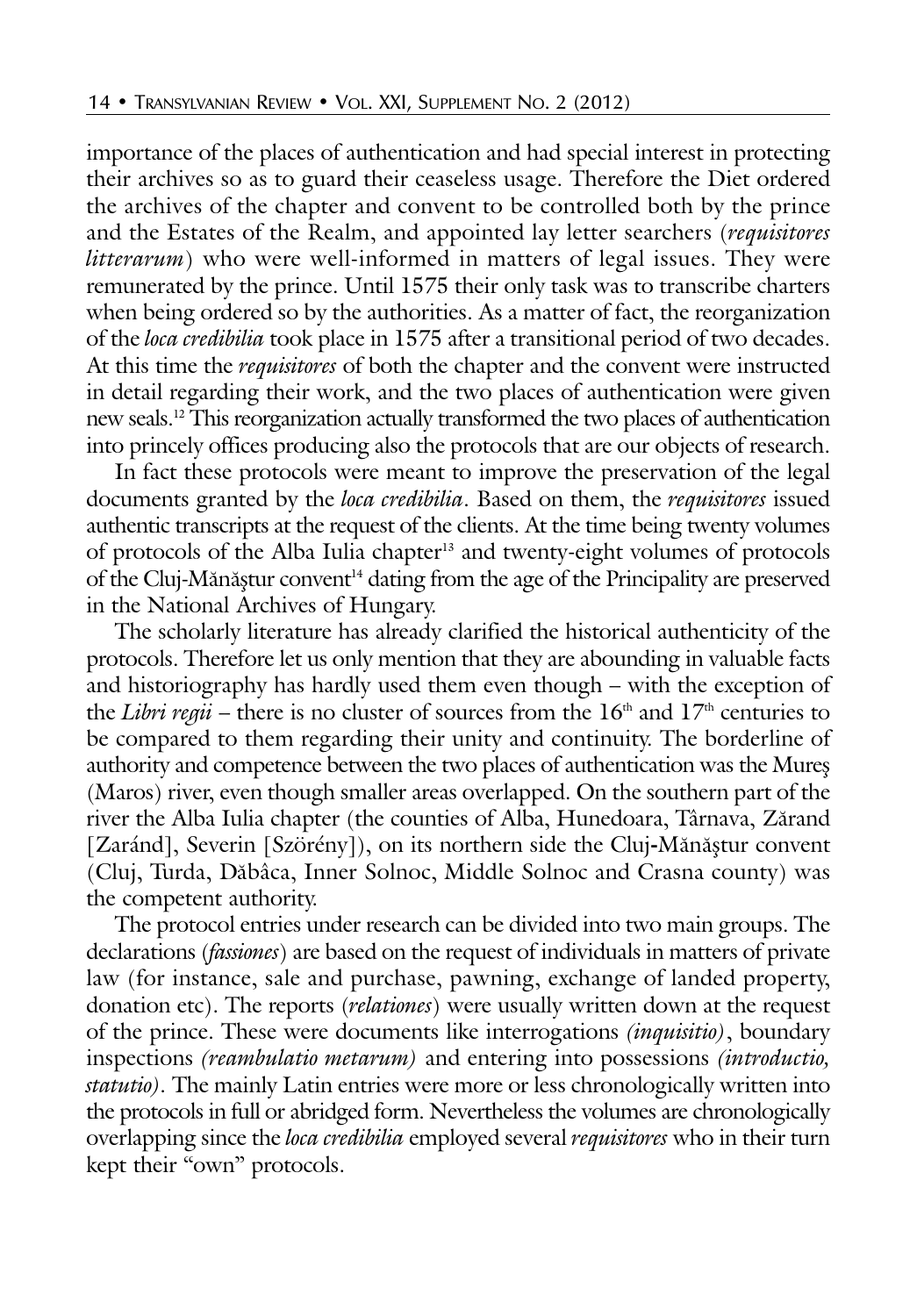The aim of the editors is to deal with surviving protocols of the places of authentication from the reorganization that took place in 1575 till the end of the  $17<sup>th</sup>$  century. Nevertheless the editing and publishing is not done protocol by protocol. This means that besides the entries of the protocols of a certain period the volume of *regesta* contains every entry to be found in later protocols, but referring to the respective period. It is a clear advantage of this method that the research foregrounds the material of a certain place of authentication in a clear-cut chronological line. All the *regesta* volumes contain a short codicological description of the protocols informing about the archival shelfmark, the size, the length, the present-day state of preservation, the period and state of binding, the watermark of the manuscript.

Until now 974 *regesta* were published in the first volume of the series containing entries from between 1575 and 1599 of the protocols of the Alba Iulia chapter.15 The next two volumes of *regesta* are planned to contain the protocols until the end of Gabriel Bethlen's reign (1600–1629), while another volume will be dedicated to the entries drafted under the reign of George Rákóczi I. (1630–1648). According to the calculations of the editors, the protocols ranging till the end of the reign of Prince Michael Apafi I. (1690) (i.e. all the material of the protocols in the period of the Principality of Transylvania) will result in about 7–8,000 abstracts.

As far as the protocols of the Cluj-Mănăștur convent are concerned, a first volume is planned to include the entries between the 1575 reorganization and 1590.

### **3. The Libri regii of the Transylvanian Princes**

**ALLACE INTERT EXAMPLE THE name** *Libri regii***<sup>16</sup> of the Transylvanian princes highlights that these copy books or protocols taken in the Chancellery of the princes continued the practice of the royal court of Buda, a trad** these copy books or protocols taken in the Chancellery of the princes continued the practice of the royal court of Buda, a tradition introduced by the Angevins in the first half of the fourteenth century.17 Though Transylvania – being an autonomous state and a vassal of the Ottoman Empire – was not ruled by kings, but by elected princes, these books were called *Libri regii* not only by the historical tradition, but also by the scholarly study of sources, and each title bears the name of the prince at issue. According to some data, sometimes they were called even *Liber Vaivodalis*.

The clerks of the princely chancellery (to be more precise at the so-called *cancellaria maior* branch of the chancellery) copied those important charters into these books which issued permanent rights and privileges in the name of the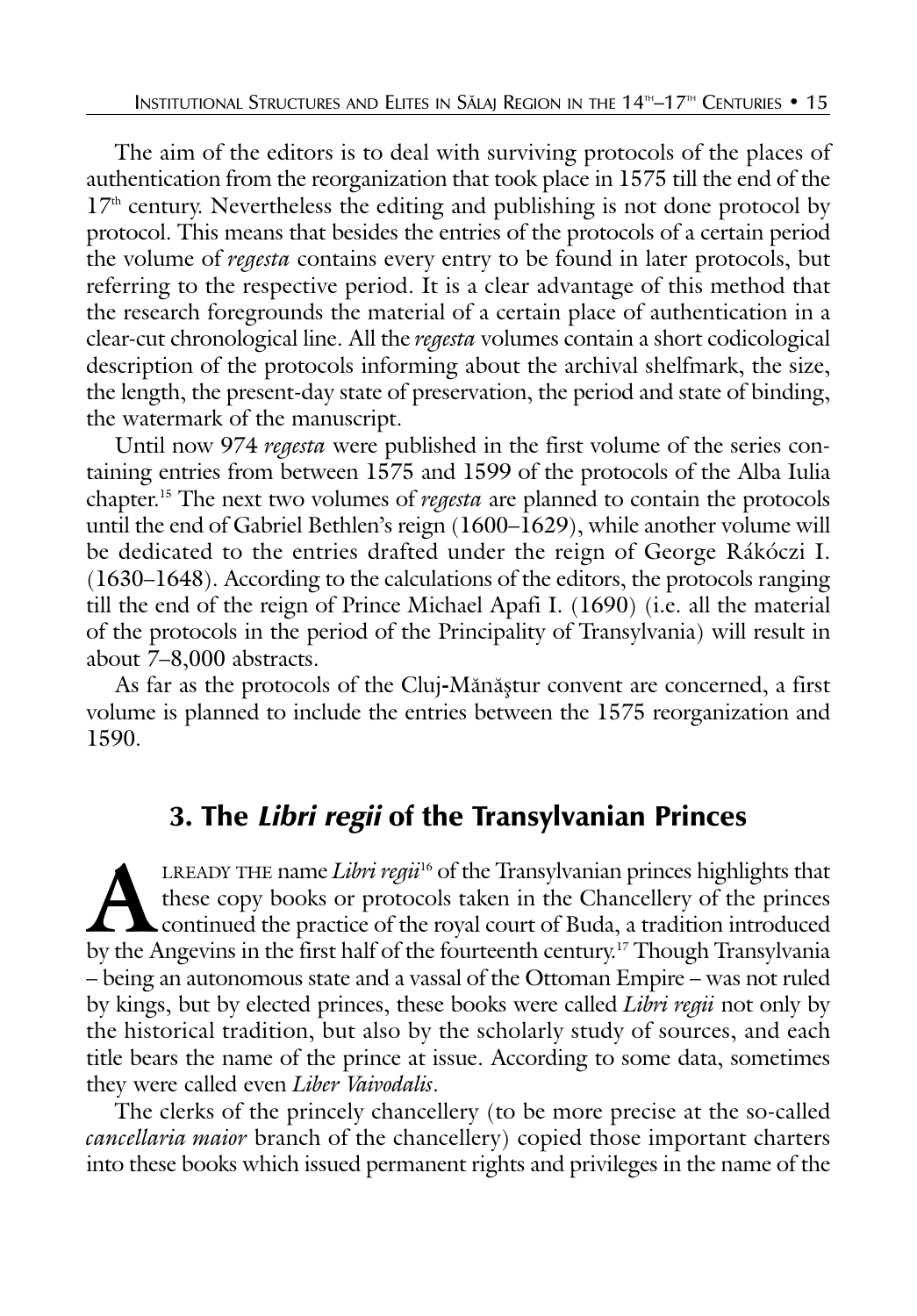prince, or were related to matters of clemency. Therefore documents such as donations of nobility, estates, offices and honours, privileges, exemptions, rules and regulations of corporations and social organizations can be found here. The very same books also included a large number of princely approvals *(consensus)* necessary for the validity of testaments and a large variety of private documents (buying and selling, exchanges of landed property, donations, mortgage, etc.). If the beneficiary lost his/her charter, an authentic transcription was issued upon request and on the orders of the prince based on the entries of the *Libri regii*.

There is no doubt that the *Libri regii* do not contain all the charters issued by the princely chancellery, but we do not know the rules of selection. Probably there was no rule that selected the charters to be copied or to be left out regarding their content. The charters were registered in a rather loose chronological order, mostly in full text, in most cases preserving the text that came closest to the original. Besides, there are some that lack the usual formulae, otherwise reproducing the content of the charter in detail. But the terse, a few-lines-long abstract, shorter than the others, is more frequent, just mentioning the content and the names of the persons. We can be certain that the last two kinds of texts, the detailed ones and mostly the few-lines-long abstracts do not contain all the information that had once been in the full-text version of the charter, but despite this fact they can also be used as historical resources. Most of the documents enrolled into the *Libri regii* are written in Latin, but several Hungarian and a few German private letters and guild regulations are to be found among the transcripts due to the princely confirmations.

Today the archive of the Alba Iulia chapter preserved by the National Archives of Hungary has twenty**-**seven original *Libri regii*<sup>18</sup> and three volumes of photocopies.<sup>19</sup> Two other original volumes from the Cluj-Mănăștur convent can be counted also here. These are to be found in the archives of the convent also in the National Archives of Hungary. Consequently the historical research can take into account 30 volumes of *Libri regii*, but originally their number must have been much higher, since we have knowledge also of other volumes that have been destroyed or lost.

The value of the *Libri regii* as a historical source is given first of all by the variety of the documents being copied into them, and the abundance of information related to almost any aspect of the society in the age of the principality. The variety of the content of this cluster of sources makes possible a wider range of uses, but most of all these contents can become first-hand sources for local history, genealogy and archontology.

The series contains the *regesta* of all the preserved *Libri regii* separating all the volumes of each and every prince into different units regardless of the number of volumes. The work holds together all material of every ruler in strict chronological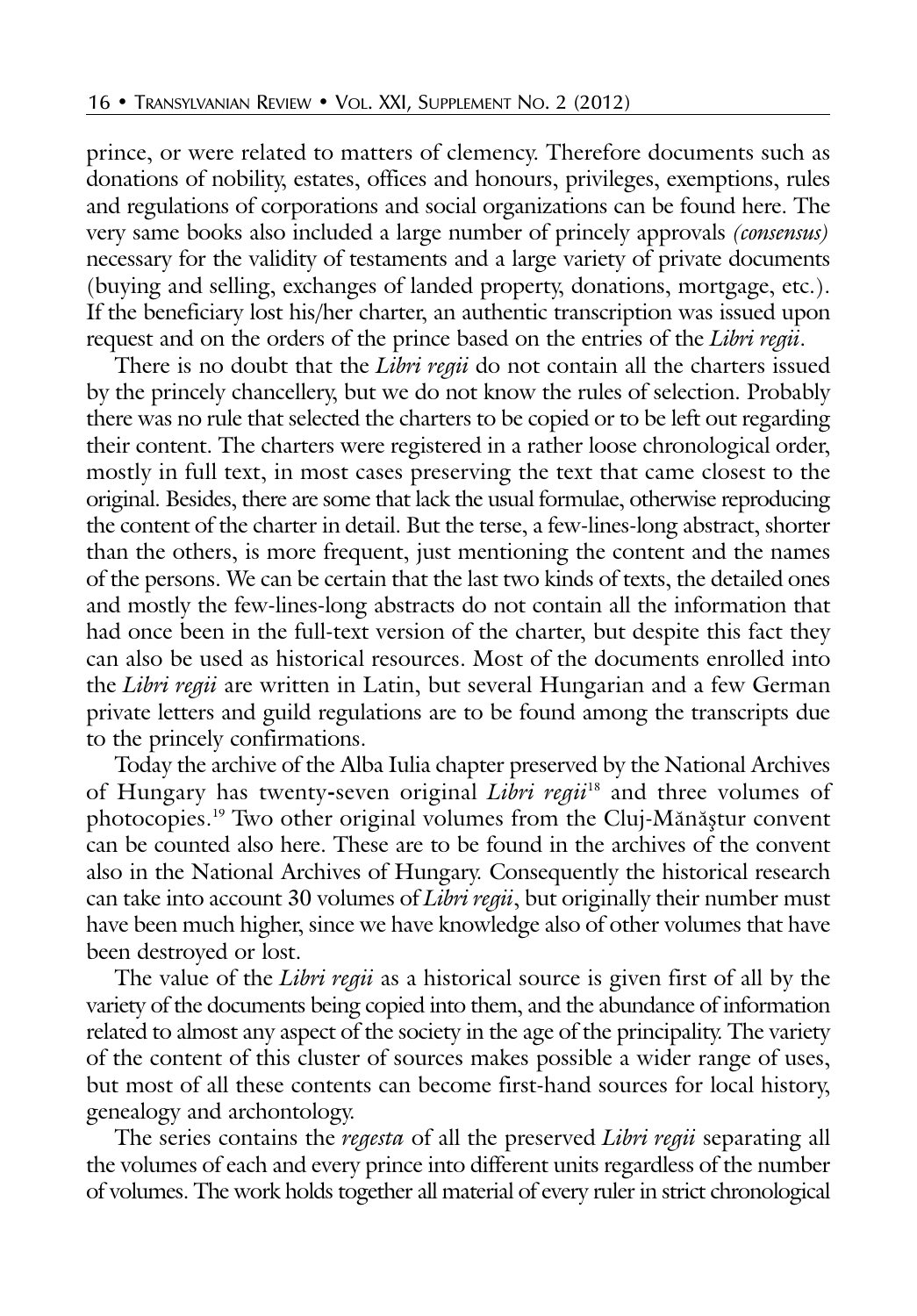order and in a sole series of numbers, restarting the numbering in the case of each prince. Let us stress that each *regesta* volume will open with the transcripts or references from earlier centuries. All the *regesta* volumes contain a short codicological description of the *Libri regii*. Following the archival shelfmark, these inform about the size, the length, the present-day state of preservation, the period and state of binding, the watermark of the manuscript.

Until this moment two volumes have been published as part of the series. They include 2,540 *regesta* of six volumes of *Libri regii* preserved from the period between 1569 and 1602 and compiled under the reign of John Sigismund, Christopher Báthory and Sigismund Báthory.20 The volume of *regesta* to follow focuses on the *Libri regii* of Stephen Bocskai from 1606 and Sigismund Rákóczi from between 1607 and 1608 (circa 800 abstracts). A further volume will be published based on the two *Libri regii* of Gabriel Báthory from the years 1608–1610.

## **4. The Archives of the Wesselényi Family from Hodod (Hadad)21**

THE AIM of the scrutiny is to improve and modernize the research of the local history of Sălaj (Szilágyság) by publishing the archival materials that reach up to the 17<sup>th</sup> century out of the 700-year archival heritage of local history of Sãlaj (Szilágyság) by publishing the archival materials that reach up to the  $17^{\textrm{\tiny th}}$  century out of the 700-year archival heritage of the Baron Wesselényi family.<sup>22</sup> It is a certainty that the research of the medieval and early modern institutional and social history of the Sãlaj region that used to stretch from the former Middle Solnoc and Crasna counties has to be based mainly on the archival materials of this family. The model for editing and publishing this material is the latest published volume of the series entitled *The Archives of the Transylvanian National Museum* which has an exemplary way of treating the archives of the Wass family from Ţaga (Cege).<sup>23</sup> Consequently we deal with the materials of the Wesselényi archives from before 1690 in a twofold manner: either by compiling Hungarian abstracts, or publishing the documents in their entirety when they are especially important regarding the family or the general historical research. The documents dated after 1690 are presented in a concise manner from fascicle to fascicle. As far as possible, this short presentation enumerates all the names of places and individuals who are referred to in the fascicle. It is the duty of these brief descriptions to inform the researchers about the quantity and nature of the sources. An alphabetical index summing up all the writers and receivers of the letters will present the missive letters to be found in the archival material. The introductory paper of the publication will detail the history of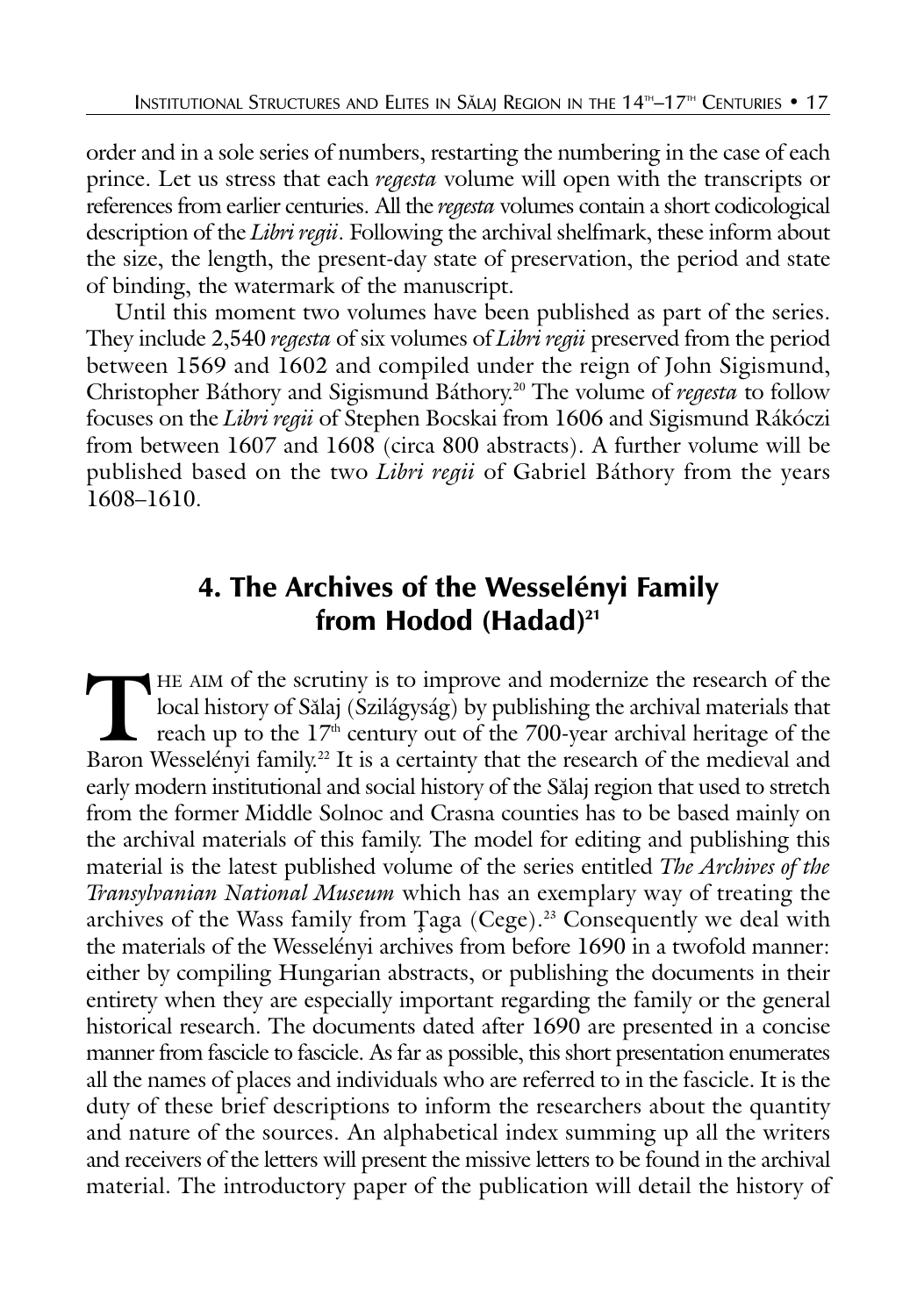the family, its family relationships, its estates. Moreover it will inform about the constitution, the compounds of the archives, the ordering of these archives in the past, and the provenance of their parts (since certain estates and the documents referring to them came to be owned by the family in different historical periods and due to diverging ways of taking possession of the estates and various family relations). The volume will contain map inserts informing about the possessions of the family and a family tree. Since an exhaustive and comprehensive picture on these aspects can be obtained only after a future thorough research of the whole archival material, let us only sketch the beginnings of the family's career and the history of the family archives in brief.

Miklós and Farkas, members of the Wesselényi family originating from Nógrád county, fled to Transylvania after 1556 due to their role in the rebellion of Ferenc Bebek, being persecuted for disloyalty.<sup>24</sup> Already by the 1560s Miklós (1504–1584) had a noteworthy bureaucratic career: between 1563 and 1568 he acted as *director causarum*, and was appointed *prothonotarius* between 1568 and 1584.<sup>25</sup> He acquired an estate in Geaca (Gyeke, then Cluj county) and established the basis for the Geaca-based side of the family. Already in 1646 the spear side of the family died out with Miklós's grandchild Boldizsár Wesselényi, the *comes* of Dãbâca county (1615–1646)<sup>26</sup> and *arendator decimarum* of the Principality (1634–1646).<sup>27</sup> After a short Transylvanian stay, his brother, Farkas (1502–1582) returned to Hungary. But his son Ferenc (1540–1594) had a paramount role in the rise of the family and in establishing the Transylvanian estate and prestige of the family. From his early youth Ferenc Wesselényi entered Prince Stephen Báthory's service and followed him also to Poland after the latter was elected king (1576). As treasurer and councillor he was a man of confidence of the king there. In 1582 he was granted baronial title for services rendered,<sup>28</sup> and by means of a deed of gift dated on March 6, 1584 he was given the castle of Hodod in Middle Solnoc county, the *oppida* Hodod and Jibou (Zsibó), and other 17 estates and parts of estates detailed in the charter.<sup>29</sup> This gift made the family ascend from the lesser nobility to the Transylvanian aristocrats. One of the sons of Ferenc, István already became councillor, from 1607 to 1614 he was the *comes* of Middle Solnoc county,<sup>30</sup> from  $1614$  to  $1622<sup>31</sup>$  his brother Pál holds the same office in the same county, and becomes chamberlain *(cubicularius)*<sup>32</sup> between 1608 and 1613. The most important career of the Hungarian side of the family was that of the son of the late István, Ferenc (1605–1667) who was granted the title of count in 1646, and the diet of 1655 in Bratislava (Pozsony) elected him palatine of Hungary. The Transylvanian line of descent was carried on by the above mentioned Pál. Besides other noteworthy representatives of public life among his descendants are István Wesselényi (1674–1734), the diary writer<sup>33</sup> and Miklós (1796–1850), one of the outstanding politicians of the reform era.<sup>34</sup>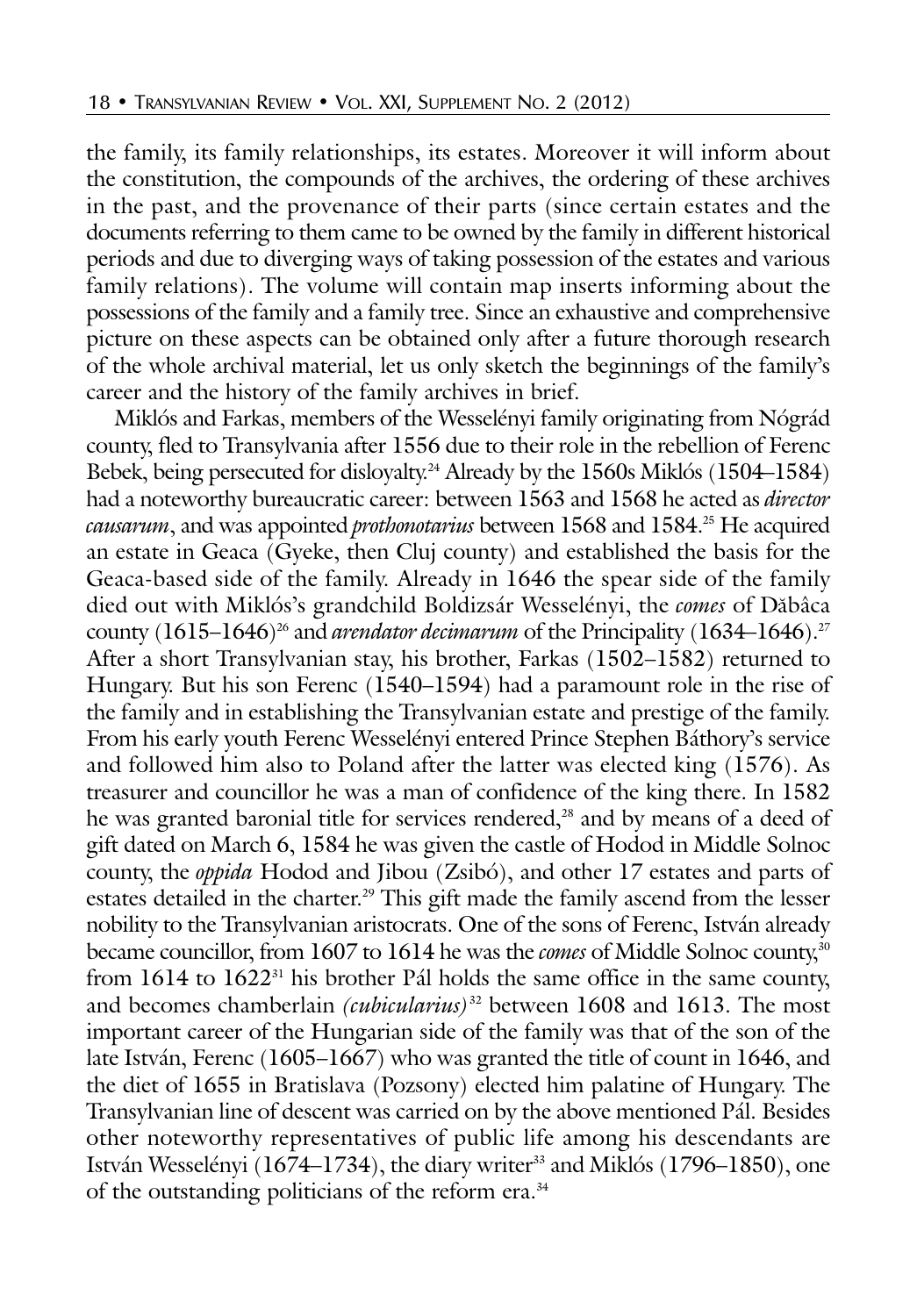From the end of the 16<sup>th</sup> century the family came to be related to the major aristocratic families of Transylvania: the Gyulafis, the Bánfis, the Lónyais, the Kornis, the Béldis, the Bethlens, the Rhédeis, the Telekis, etc. As we already mentioned, the main possessions of the Transylvanian side of the family were in Middle Solnoc county, but naturally the increase of the influence went hand in hand with the new possessions, whether by means of merits or by marital politics. Therefore from the  $17<sup>th</sup>$  century onwards the documents and charters accompanying the possessions contain data referring not only to the already mentioned Middle Solnoc county, but to almost the whole of Transylvania, and also the Partium.

The ascension, the growth of the authority and wealth of the family from the  $16<sup>th</sup>$  century onwards naturally brought about the increase of the amount of the archival documents referring to the family. The most part of the archival material of the Transylvanian side of the family was preserved in the Transylvanian National Museum Archives, an institution that used to function within the Transylvanian Museum Society.35 After the Transylvanian Museum Society was discontinued in 1950, the management of these archives was taken over by the Cluj Department of the Library of the Romanian Academy under the name of Historical Archives.<sup>36</sup> In 1974 the material was transferred to the Romanian National Archives Cluj County Branch (Cluj**-**Napoca). In what follows we detail the inventory and status of the archives of the Wesselényi family according to the 1949 register of the Transylvanian National Museum Archives:

1. The archive from Jibou of the Wesselényi family was entrusted to the care of the Transylvanian Museum Society in 1896 (78 fascicles, 20,000 letters, 3 running metres of volumes). It has documents from the period between the  $13<sup>th</sup>$  and  $19<sup>th</sup>$  centuries.<sup>37</sup> At the time being it is kept in the custody of the National Archives Cluj County Branch<sup>38</sup> and in the University Library of Cluj. The archive from Jibou of the Wesselényi family used to be temporarily preserved in Gârceiu (Görcsön) by Baron Miklós Wesselényi (1845–1916), the *comes* of Sãlaj county. In 1896 the family deposited it at the Museum Society.<sup>39</sup> The archive transported to Cluj in 1896 amounted to 14 large cases and it was Zoltán Ferenczi (1857–1927), the director of the common library of the Museum Society and the Franz Joseph University of Cluj who organized the archives for the first time.<sup>40</sup> In the second half of the 1930s Lajos Kelemen (1877–1963) and Attila T. Szabó (1906–1987) put into shape a new order. They arranged the documents into 78 groups (at this time the archive had about  $20,000$  documents).<sup>41</sup> Let us mention here that the constitution and organization of the personal archive of Miklós Wesselényi (1796–1850) within the archive of Jibou was carried out by József Venczel (1913–1972) at the end of the 1940s on behalf of the Archives. Nevertheless his presentation of the collection could be published only in 2002.<sup>42</sup> At the end of the summer of 1943 a part of the Transylvanian National Museum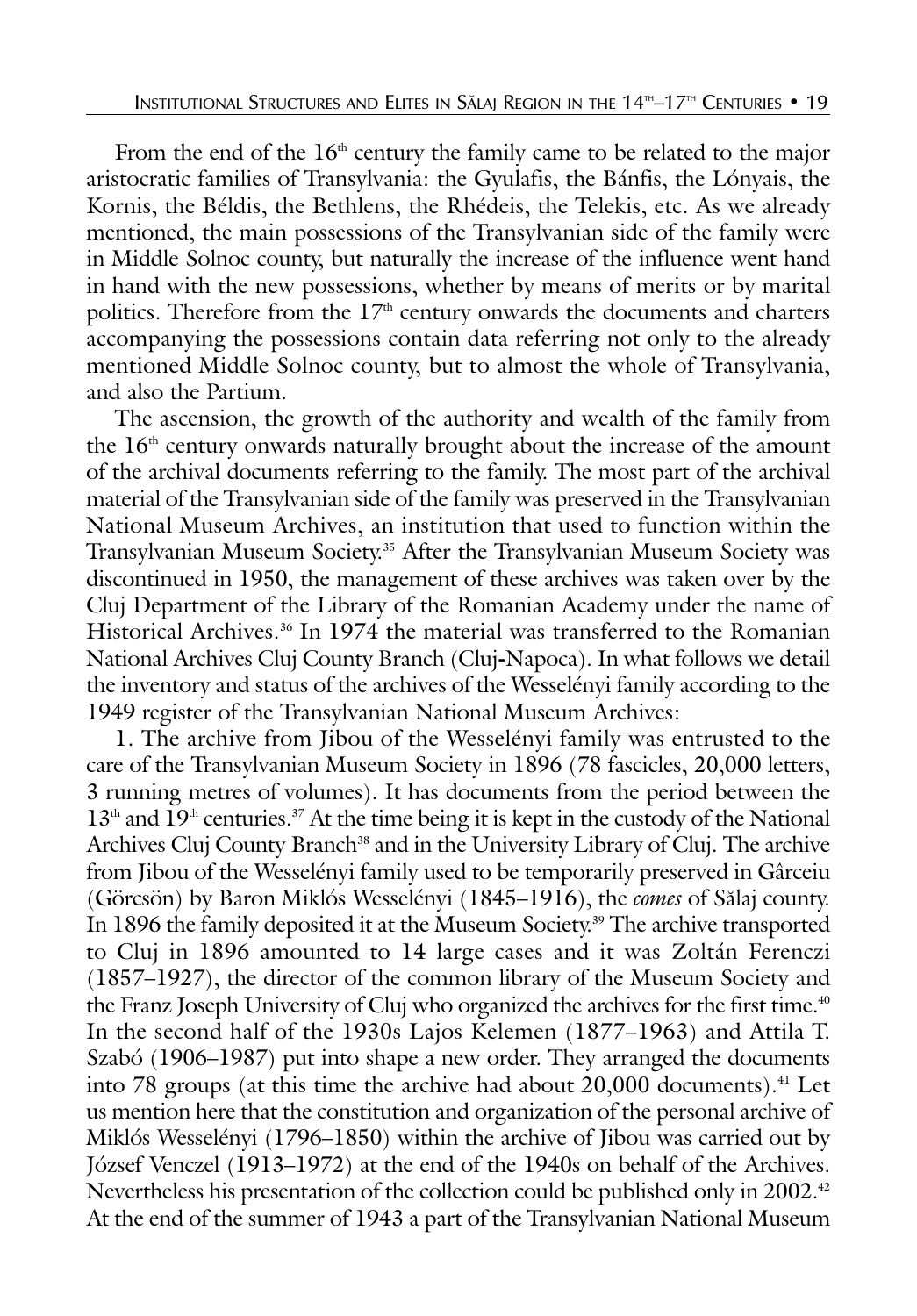Archives, seven cases of the medieval charters and other materials thought to be important were transported from Cluj in order to rescue the materials still deposited in the University Library from the battle line.<sup>43</sup> The cases contained also the medieval charters of the Wesselényi family's archive from Jibou. After the end of the war and the banning and discontinuation of the Transylvanian Museum Society, the National Archives of Hungary were returned to their former place of preservation, i.e. to the University Library. Following their arrival the archival materials were deposited in the manuscript archive of the library.<sup>44</sup> Unfortunately the documents rescued from the Wesselényi archive were never included again into the archive from Jibou handled then already by the Cluj Department of the Library of the Romanian Academy. Not even in 1974 was the former unity of the archive regained when the Museum Society Archives were taken over by the National Archives Cluj County Branch. Thus the awkward situation emerges that the greatest part of the medieval materials of the Wesselényi family archive are preserved in the University Library of Cluj (Special Collections),<sup>45</sup> on the other hand the archive itself is in the Cluj County Branch of the National Archives. Let us mention here also that the well-known handbook on the historical sources of Hungary<sup>46</sup> informs also about an archive of Gârceiu of the Wesselényi family. There is no such an archive, and the error is probably due to the former place of preservation of the documents: as we have already mentioned the archive of Jibou was in Gârceiu at the time of the handover in 1896.

From 1896 onwards the rich material could finally be used by the scholarly research. Already in November 1896 Gyula Kincs, professor of the Reformed Grammar School of Zalău (Zilah) asked for permission to do research.<sup>47</sup> A similar request was handed in to the Transylvanian Museum Society by Mór Petri in 1898 and János Karácsonyi in 1900.<sup>48</sup> At the same time borrowing became possible. Several items were borrowed personally,<sup>49</sup> or by means of an institution<sup>50</sup> from the Museum Society.

2. *The archive from Hodod of the Wesselényi family* was entrusted to the care of the Transylvanian National Museum Archives in two instalments, in 1940 and in 1947 (30 fascicles, not ordered). It contains documents dated from between the  $16<sup>th</sup>$  and  $19<sup>th</sup>$  century.<sup>51</sup> At the time being it is preserved in the National Archives Cluj County Branch.52 Our investigation about the fragment of the archive delivered in 1947 has established only a few circumstances: at that time the material was preserved by Count Degenfeld family. Kristóf Degenfeld's (1841–1922) wife was Terézia Wesselényi (1860–1924), and the family entered into the possession of large estates through her person. One of these estates was the castle of Hodod.<sup>53</sup> In all appearances Géza Kovách (1925–2004) delivered the fragment of the archive from Hodod to the Archive of the Museum Society in April 1947<sup>54</sup> as a result of the steps taken by the Transylvanian National Museum Archive to save the Wesselényi documents of the Degenfelds.<sup>55</sup>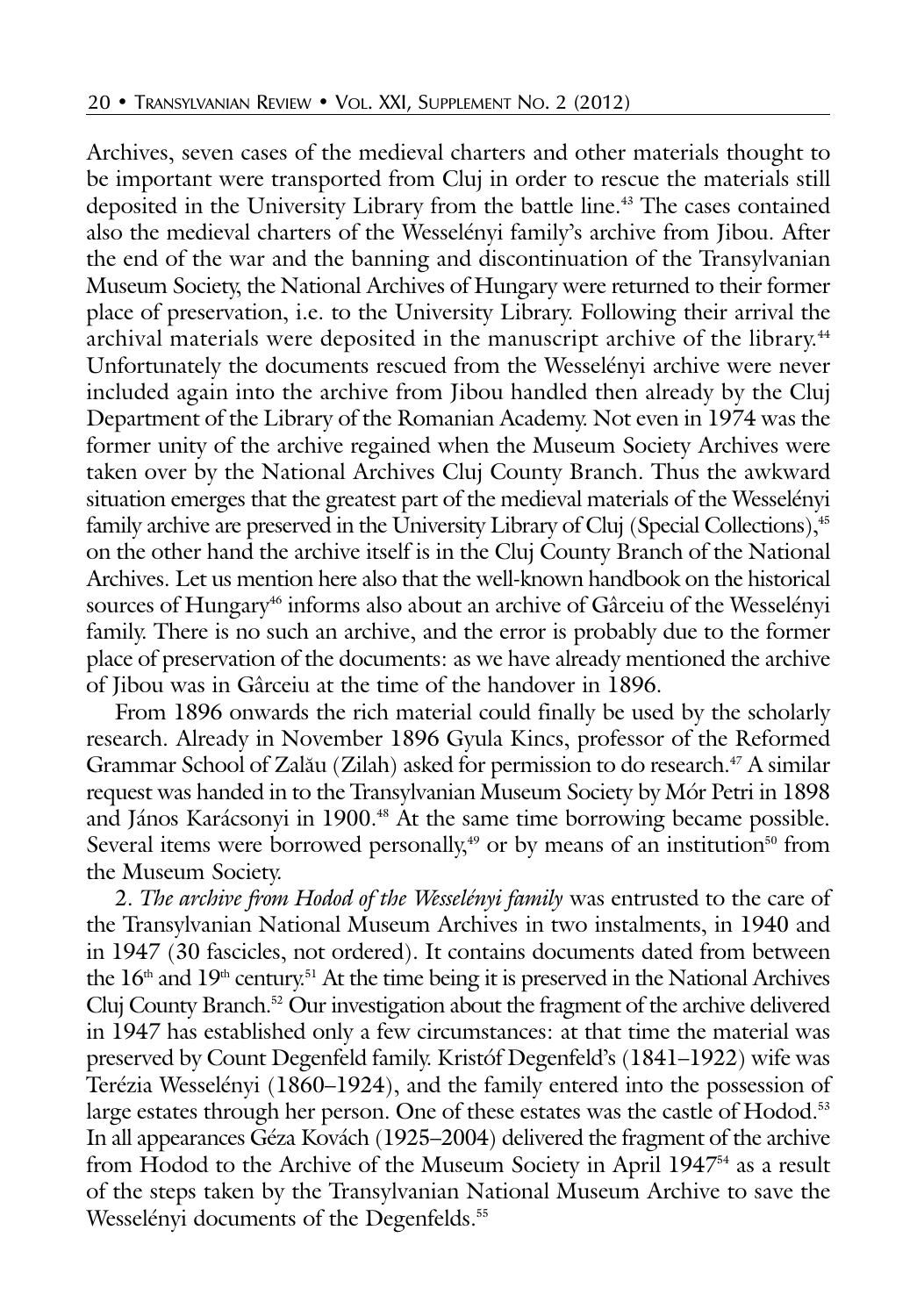3. *The fragment of the Cluj archive of the Wesselényi family* was taken over by the Transylvanian National Museum Archives (2 fascicles, not organized). It used to contain documents from the  $18<sup>th</sup>$  and the  $19<sup>th</sup>$  century.<sup>56</sup> For the time being we were unable to locate it in the National Archives Cluj County Branch.

4. *The archive from Dragu (Drág) of the Wesselényi family* was entrusted to the care of the Transylvanian National Museum Archives in 1949 (4 fascicles). It contains documents from the  $14<sup>th</sup>$  to the  $18<sup>th</sup>$  century in a chronological order.<sup>57</sup> In fact the archive is only the remainder of the Dragu archive of the family. This fragment was handed to the Museum Society Archive by György Bethlen (1888–1968), the son of Sarolta Wesselényi and Count Ödön Bethlen, a prominent figure of the interwar political life.<sup>58</sup> At the time being the fragment is to be found in the National Archives Cluj County Branch.<sup>59</sup>

5. The Wesselényi family also had a smaller corpus of documents reaching back till the 15<sup>th</sup> century in the archive of the Calvinist College of Cluj (*Kolozsvári Református Kollégium*) formerly preserved by the Transylvanian National Museum Archives.<sup>60</sup> This could be only partly traced back in the National Archives Cluj County Branch. On the other hand these documents, the three medieval charters and some texts from the  $17<sup>th</sup>$  century<sup>61</sup> are not to be found in the inventory of the present-day collection of the college. However in July 1903 in the library of the college Lajos Kelemen saw the two cases that contained materials on the Wesselényis, and at the same time he succeeded to copy the inventory compiled about their content.<sup>62</sup> Based on this, the research shed light on the fact that at the time being some of these documents are to be found in the archive from Hodod of the Wesselényi family.<sup>63</sup> And since we know that the compiler of the inventory, József Wesselényi (1769–1826) was a descendant of the Hodod side of the family, in all likelihood the material originally belonged to the archive of Hodod of the family, but sometime in the beginning of the 19<sup>th</sup> century it was transferred to the library of the college due to reasons we still not know. The fragment of the archive came to be part of the Transylvanian National Museum Archive partly together with the former archive of the college in 1944,<sup>64</sup> and partly in the beginning of 1945 thanks to Emánuel Brüll (1884–1951), the custodian of the college library.65 As it has already been mentioned, a certain part of it was included into the family archive of Hodod probably after 1950.

6. A major archival fragment, rich in medieval charters of the Transylvanian side of the Wesselényi family, is preserved by the National Archives of Hungary.<sup>66</sup> The part of the documents that are dated between 1528 and 1844 totals 0.56 running metre.<sup>67</sup> The charters compiled before Mohács were classified to the Collection of Diplomatics (Diplomatikai Levéltár).<sup>68</sup> Let us stress here that circa 30 charters from before 1526 were included into the family archive from the archive of the former Sălaj county.<sup>69</sup> It was the same archive that stood at the origins of some other documents from the period between 1716 and 1914,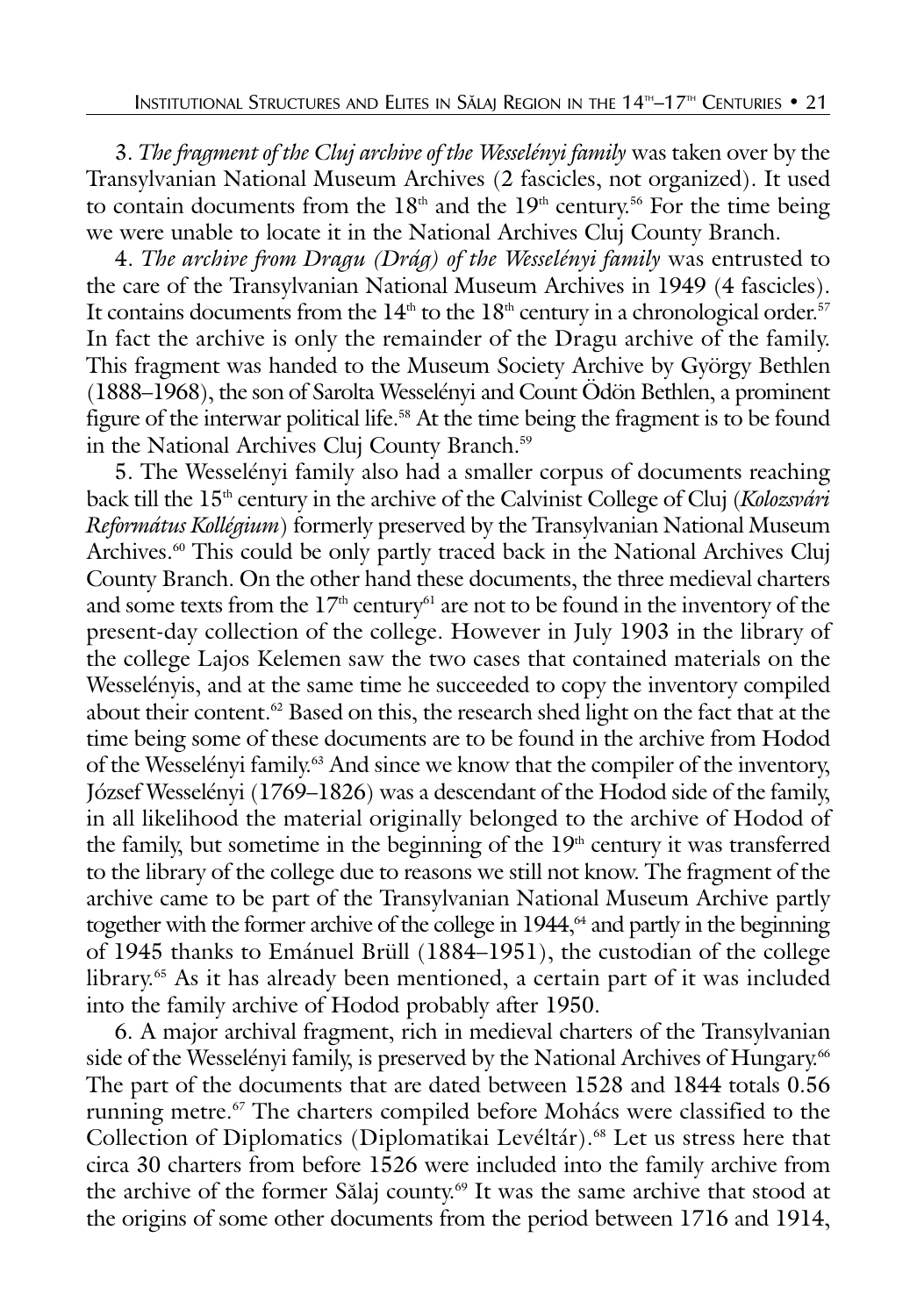but these were singled out, separated and reorganized into a new collection under the name *Szilágy county* (P  $\overline{636}$ ).<sup>70</sup> These documents entered the family archive after the constitution of the county in 1876, in all certainty in the period Baron Miklós Wesselényi acted as *comes* of Sãlaj county.

Even though it still cannot be established when and how this fragment of archive came to the possession of the National Archives of Hungary, it is no doubt that originally it was part of the Jibou archive of the family. In 1899 János Karácsonyi published a short article on the coat of arms of the Wesselényi family<sup>71</sup> informing also that he revealed the grant of arms based on a copy of Sándor Bölöni, a custodian of the Museum of Oradea. The latter made his copy from the original preserved in the archive of the family then still to be found in Gârceiu. As we already noted, the Jibou archive preserved in Gârceiu was entrusted to the care of the Museum Society in 1896. Since today the original of the grant of arms is in the National Archives of Hungary,<sup>72</sup> for reasons we cannot identify a certain part of the Jibou archive was left in Gârceiu, and then transferred to the National Archives of Hungary.

Our research focuses on exploring and editing these archives. Let us note here that the identification of the parts of archives (for instance, those dispersed due to marriages) that would complete the core archives is not our main goal. In spite of it this is a major task of the future, since the dispersed materials could bring new data to the forefront in matters of historical possessions and inheritance.

From a thematic point of view the documents of these archives do not differ from the other family archives: besides the documents related to the right of possession, the correspondence of the members of the family (for instance the whole personal correspondence of the personal archive of the younger Miklós Wesselényi consists of  $10,237$  items<sup>73</sup>), the documents related to their office and kept by them, records of economic nature and those related to the management of the possessions were preserved in a higher number. From the period before 1542 about 280–300 charters (i.e. archival units) have been preserved in original or in copies, and in their turn these stored the texts of about 500 documents. Let us highlight here that out of these the digital images of the charters from before 1526 can be accessed on the website of the National Archives of Hungary. But the medieval part of the archive focuses not on the Wesselényi-family, but on the Jakcs family from Coşeiu (Kusaly) who died out on the male line in 1582. As we already alluded to it, this is due to the fact that the possessions of the Jakcs family (the castle Hodod, the *oppida* of Hodod and Jibou etc.) together with the charters referring to them were given as a gift to Ferenc Wesselényi in 1584.

The archives are hardly unknown to the scholarly world, but only a few explored systematically the materials referring to the period before the  $17<sup>th</sup>$  century. One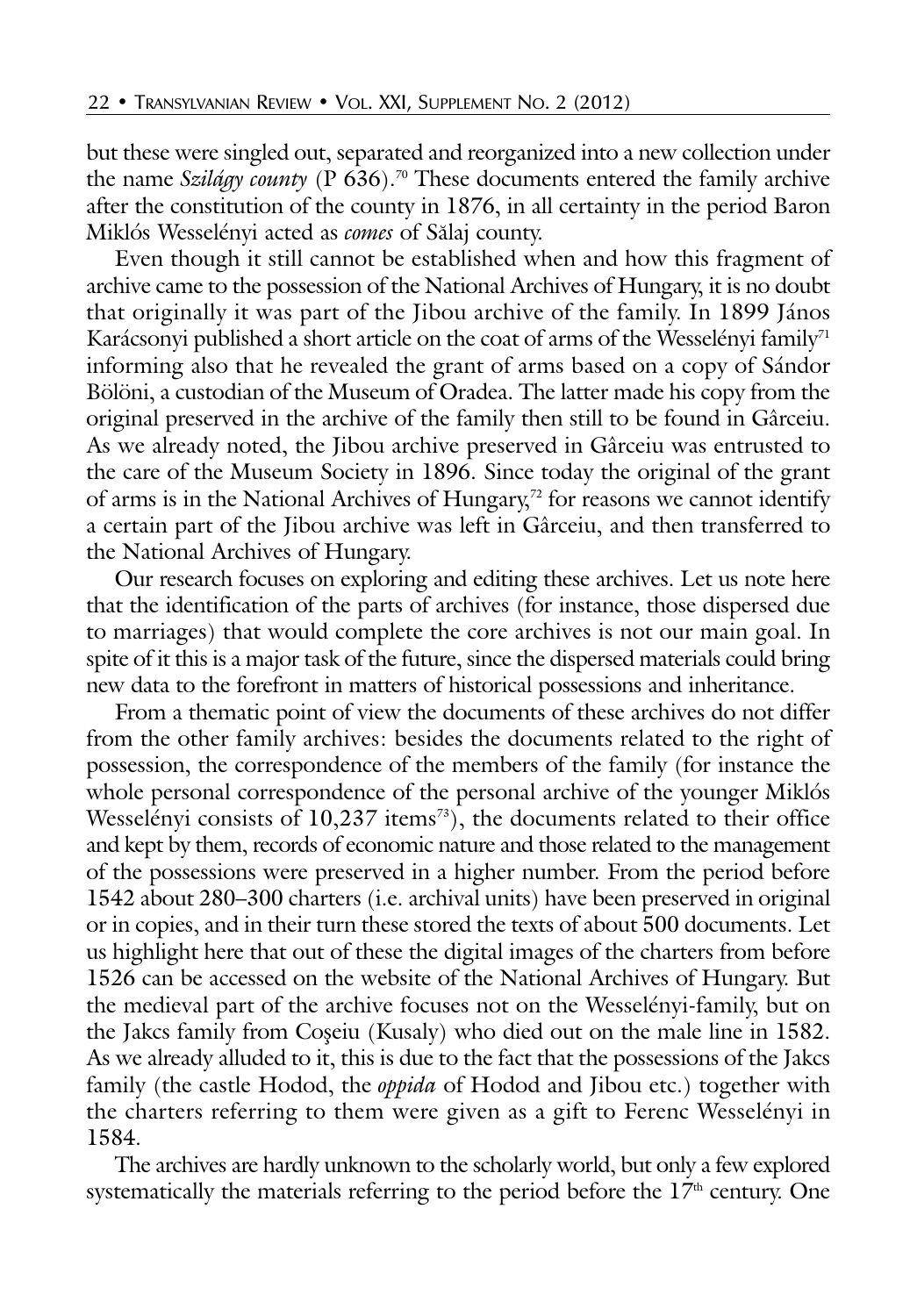of these was Mór Petri who surveyed the archive from Jibou for his monograph on Sãlaj county.74 Others include Attila T. Szabó who made public the abstracts of the Hungarian documents from before 1600 of the archive from Jibou,75 and A. A. Rusu who published documents from before 1355 of the same archive in abstracts and with full texts.<sup>76</sup> Of course, the most important enterprises of the Romanian and Hungarian medieval studies (*Codex Diplomaticus Transsylvaniae, Documenta Romaniae Historica, C. Transilvania, Charters of the Sigismund Era, Documenta res Hungaricas tempore regum Andegavensium illustrantia*) published a dozen charters from the archives of the family. Besides these major editions, the scattered publications (to use a popular nineteenth-century term for them: the so-called *oklevélkalászatok*) also revealed several documents from the period we dealt with  $77$ 

**S** UMMARIZING THE core ideas of the paper: in the Research Institute of the Transylvanian Museum Society the editing and publishing of sources follow the track once laid out by Professor Zsigmond Jakó. The essence of the research he initiated is that the sources produced in Latin and other languages, used in medieval and early modern Transylvania should be published in the form of Hungarian abstracts. Thus this written heritage will be accessible also to the broader circle of those interested, or to historians not having any knowledge of Latin and palaeography. Until now the research programmes of source edition and publication made available more than 6,400 abstracts. Most of these have been unknown for historiographic research. As far as our experience shows nowadays they are used more and more. This situation is also a clear sign that the editing and publishing of historical sources seems to be an excellent scholarly opportunity through which these working groups can make themselves useful for both the Romanian and the Hungarian historical research. Finally let us express our hope that these scholarly enterprises will help the Transylvanian medieval and early modern research surmount the difficulties and backlog by improving the editing and publishing of historical sources.

Translated by LEVENTE SZABÓ

 $\Box$ 

### **Notes**

1. The abstract form became widespread due to editions like *A nagykállói Kállaycsalád levéltára* (1224–1386) (The archive of the Kállay family from Nagykálló) (2 vols., Budapest: Magyar Heraldikai és Genealógiai Társaság, 1943), edited by Imre Szentpétery, respectively the so-called *Zsigmondkori oklevéltár* (Documents of the Sigismund Era) (1387–1424), A Magyar Országos Levéltár kiadványai, II,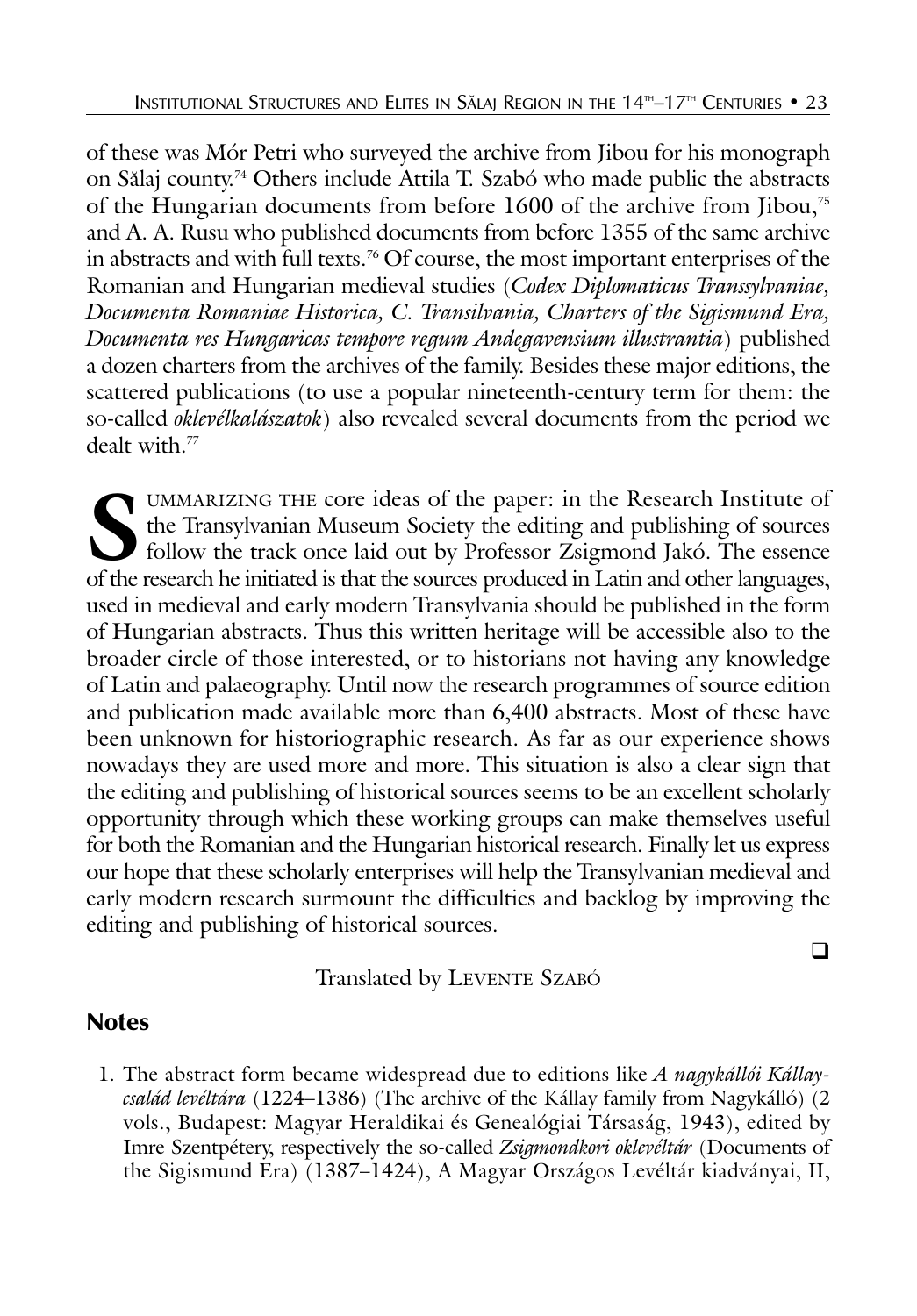Forráskiadványok, no. 1, 3–4, 22, 25, 27, 32, 37, 39, 41, 43, 49 (11 vols., Budapest: Akadémiai Kiadó and Magyar Országos Levéltár, 1951–2009) begun by Elemér Mályusz and continued by Iván Borsa, Norbert C. Tóth and Tibor Neumann.

- 2. Typewritten manuscript, undated. Based on this and under the guidance of Professor Jakó, the researchers of the institute drafted a detailed regulation regarding the editing of early modern charters. The regulation bore in mind the characteristics of the charterissuing practice of the early modern charters. We present the practice and methodological prerequisites of the *regesta* based on these two regulations.
- 3. Elemér Mályusz and Iván Borsa, eds., *A Szent-Ivány család levéltára 1230–1525* (The archive of the Szent-Ivány family 1230–1525), A Magyar Országos Levéltár kiadványai, II, Forráskiadványok, no. 14 (Budapest: Akadémiai, 1988), 5–10.
- 4. Sándor Szilágyi, ed., *Monumenta Comitialia Regni Transylvaniae*. *Erdélyi Országgyðlési Emlékek* (1540–1699) (21 vols., Budapest: Magyar Tudományos Akadémia, 1875– 1898), (henceforth: *MCRT*), vol. 3 (1576–1596), 374.
- 5. Zsigmond Jakó, ed., *Codex diplomaticus Transsylvaniae. Diplomata, epistolae et alia instrumenta litteraria res Transsylvanas illustrantia. Erdélyi Okmánytár. Oklevelek, levelek és más írásos emlékek Erdély történetéhez,* vol. 1 (1023–1300), vol. 2 (1301–1339), vol. 3 (1340–1359), A Magyar Országos Levéltár Kiadványai, II, Forráskiadványok, no. 26, 40, 47 (Budapest: Akadémiai and Magyar Országos Levéltár, 1997–2008), vol. 1, 7. Our sketch of the research is based on the introduction of the publication: "A középkori okleveles források kutatása Erdélyben" (The research of medieval documentary sources in Transylvania), especially on pages 30–32.
- 6. In his "Erdélyi forráskiadás az utóbbi félévszázadban" (Transylvanian source editing in the last fifty years), *Levéltári Közlemények* 75, no. 1 (2004): 3, Jakó estimates there are 35–40,000 charters from before 1542. The digital facsimile of most of these medieval Transylvanian sources can be accessed in the online database of the National Archives of Hungary, http://mol.arcanum.hu/dldf/opt/a110505htm?v=pdf&a=start (accessed 13 October 2011).
- 7. György Rácz, ed., *Collectio Diplomatica Hungarica. A középkori Magyarország digitális levéltára* (Digital archives of medieval Hungary) (DL-DF 4.3.) (Budapest: Arcanum and Magyar Országos Levéltár, 2008, DVD-ROM). See also: György Rácz, "Collectio Diplomatica Hungarica. Medieval Hungary online: The online portal of the National Archives of Hungary on medieval charters," *Archiv für Diplomatik, Schriftgeschichte, Siegel-und Wappenkunde* 56 (2010): 423–444.
- 8. Géza Hegyi and András W. Kovács, "Codex diplomaticus Transsylvaniae," *Archiv für Diplomatik, Schriftgeschichte, Siegel-und Wappenkunde* 56 (2010): 420–421.
- 9. The places of authentication have a wide scholarly literature. Out of this let us only mention: Franz Eckhart, "Die glaubwürdigen Orte Ungarns im Mittelalter," *Mitteilungen des Instituts für österreichische Geschichtsforschung* 9 (1914): 395–558; Imre Szentpétery, *Magyar oklevéltan* (Hungarian diplomatics), (Budapest: Magyar Történelmi Társulat, 1930), 74–77, 121–138, 214–222; Tamás Køfalvi, "Places of Authentication (loca credibilia)," *Chronica*. Annual of the Institute of History, University of Szeged 2 (2002): 27–38; László Solymosi, "Die glaubwürdigen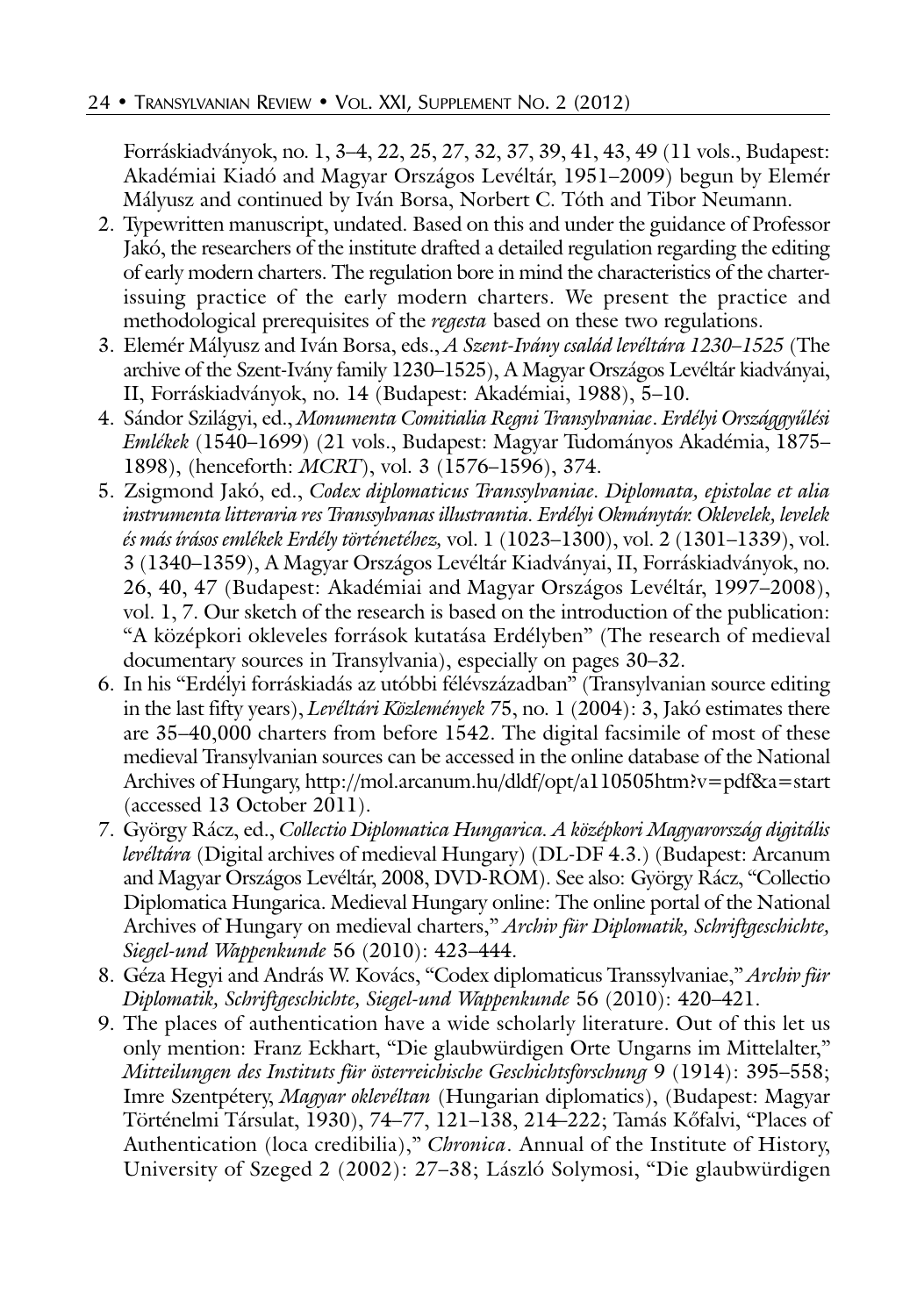Orte (loca credibilia) Ungarns im 14–15. Jahrhundert," *Archiv für Diplomatik, Schriftgeschichte, Siegel-und Wappenkunde* 55 (2009): 175–190.

- 10. László Papp, *A hiteles helyek története és mðködése az újkorban* (The history and activity of the places of authentication in the modern age) (Budapest: "Élet" Irodalmi és Nyomda Részvénytársaság, 1936), 56–68, 108–117. On the activity of the Alba Iulia chapter after secularization see: Zsolt Bogdándi and Emøke Gálfi, "The Alba Iulia chapter of authentication after secularization," *Colloquia. Journal of Central European History* 13, no. 1–2, (2006): 290–304.
- 11. On the places of authentication in medieval Transylvania see: Francisc Pall, "Contribuþii la problema locurilor de adeverire din Transilvania medievalã (sec. XIII–XV)" (Contributions to the issue of the places of authentication in medieval Transylvania,  $13<sup>th</sup>–15<sup>th</sup>$ centuries), *Studii ºi materiale de istorie medie* 2 (1957): 391–405; On the activity of the Alba Iulia chapter before secularization see: Károly Vekov, *Locul de adeverire din Alba Iulia. (Secolele XIII–XVI)* (The Alba Iulia place of authentication. [13<sup>th</sup>–16<sup>th</sup> centuries]) (Cluj-Napoca: Centrul De Studii Transilvane and Gloria, 2003). For the protocols of the Cluj-Mănăștur convent before 1556 see: Zsigmond Jakó, ed., *A kolozsmonostori konvent jegyzőkönyvei* (The Protocols of the Cluj-Mănăștur convent) (1289–1556), A Magyar Országos Levéltár kiadványai, II, Forráskiadványok, no. 17 (2 vols., Budapest: Akadémiai, 1990).
- 12. Sigismund Jakó, "Instrucțiuni arhivistice ale oficiilor din Transilvania 1575–1841" (Archival instructions of Transylvanian offices), *Revista Arhivelor* (Seria Nouã) 1, no. 1, (1958): 51, 54–56.
- 13. The collection called *Protocolla* (F2) are to be found within the archive of the Alba Iulia chapter. Cf. Trócsányi Zsolt, *Erdélyi kormányhatósági levéltárak* (Transylvanian governmental archives) (Budapest: Akadémiai Kiadó, 1973), 134; Antal Beke, *Kimutatás a gyulafehérvári káptalannak ørizete alatt volt országos levéltár átadásáról* (Report on the handover of the national archive of the Alba Iulia chapter) (Budapest: Az Athenaeum R. Társ. Könyvnyomdája, 1884), 9–11.
- 14. These are to be found in the collection called Protocolla, Libri regii et Stylionaria (F 15) within the archive of the Cluj-Mănăștur convent. Cf. Trócsányi, *Kormányhatósági lt*, 140.
- 15. Zsolt Bogdándi and Emøke Gálfi, eds., *Az erdélyi káptalan jegyzøkönyvei* (The protocols of the Transylvanian chapter) vol. 1 (1222–1599) Erdélyi Történelmi Adatok, no. VIII/1. (Cluj-Napoca: Erdélyi Múzeum-Egyesület, 2006)
- 16. On the *Libri regii* in more detail see: Tamás Fejér and Anikó Szász, "The so-called Libri Regii Protocols of the Transylvanian Princes," *Colloquia. Journal of Central European History*, 13, no. 1-2, (2006): 272–289. A digital format of the *Libri regii* has been provided by historians from Miskolc: Éva Gyulai, ed., *Az erdélyi fejedelmek oklevelei (1560–1689) Erdélyi Királyi Könyvek* (The charters of the Transylvanian princes [1560–1689]). Transylvanian Libri Regii) (Budapest: Arcanum; Miskolci Egyetem Bölcsészettudományi Kara, 2005, DVD-ROM)
- 17. On the medieval Hungarian *Libri regii* see Imre Hajnik, *A királyi könyvek a vegyes házakbeli királyok korszakában* (The royal *Libri regii* under the reign of the mixed dynasties), Értekezések a történeti tudományok körébøl, vol. VIII/3 (Budapest: Magyar Tudományos Akadémia, 1879); Szentpétery, *Oklevéltan,* 181–184. The *Libri*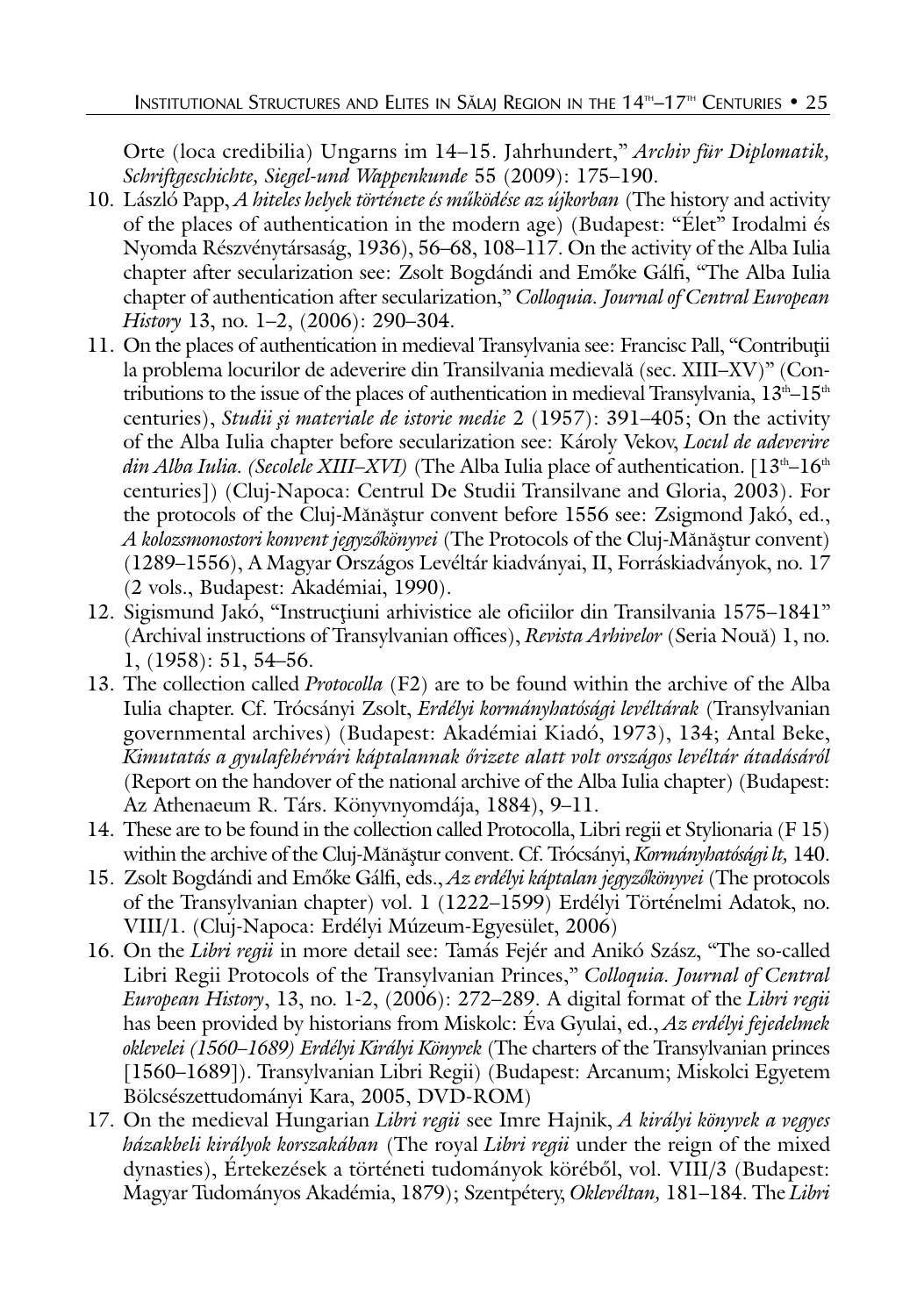*regii* from after 1526 were digitally published by the researchers of the National Archives of Hungary: Zsuzsanna Vissi, Gabriella Trostovszky, István Németh, Csilla Tuza, Judit Csavlek, Gabriella Magyari, György Németh, eds., *Libri Regii. Király Könyvek 1527–1918* (Budapest: Magyar Országos Levéltár and Arcanum, 2006, DVD-ROM), http://mol.arcanum.hu/digidat/opt/a100513.htm?v=moldigidat&a=start&a1 (accessed 13 October 2011).

- 18. Beke, *Kimutatás,* 5–9; Trócsányi, *Kormányhatósági lt,* 133.
- 19. These contain the photocopies of the volume compiled under the reign of Sigismund Báthory in 1601–1602. The original manuscript is preserved in Vienna.
- 20. Tamás Fejér, Etelka Rácz, and Anikó Szász, eds., *Az erdélyi fejedelmek Királyi Könyvei* (The *Libri regii* of the Transylvanian princes) vol. 1 (1569–1602), Erdélyi Történelmi Adatok no. VII/1–3, part VII/1, János Zsigmond Királyi Könyve 1569–1570 (The *Liber regius* of John Sigismund 1569–1570), VII/2. Báthory Kristóf Királyi Könyve 1580–1581 (The *Liber regius* of Christopher Báthory), VII/3. Báthory Zsigmond Királyi Könyvei 1582–1602 (The *Libri regii* of Sigismund Báthory 1582–1602) (Cluj-Napoca: Erdélyi Múzeum-Egyesület, 2003–2005)
- 21. The members of the research programme entitled: Institutional Structure and Political Elite in Sălaj Region in the  $14<sup>th</sup>-17<sup>th</sup>$  centuries (Structuri instituționale și elite din Þara Silvaniei în secolele XIV–XVII) funded by CNCSIS (code: TE\_204) are: András Kovács, Anikó Szász, Géza Hegyi, Tamás Fejér. The website of the project: http://www.familyhistory.ro/
- 22. Mór Petri (1863–1945) compiled his monograph on the county of Sãlaj established in 1876 (*Szilágy vármegye monographiája*) (The monograph of Sãlaj county) (6 vols., Zalãu: Szilágy vármegye közönsége, 1901–1904). This scholarly work dating from the turn of the  $19<sup>th</sup>$  and  $20<sup>th</sup>$  centuries serves as a starting point of almost every later elaboration on the region, but the researcher of the  $21<sup>st</sup>$  century cannot be satisfied with the material he used and dealt with.
- 23. Antal Valentiny and András W. Kovács, eds., *A Wass család cegei levéltára* (The archive from Ţaga of the Wass family), Az Erdélyi Nemzeti Múzeum Levéltára no. 3 (Cluj-Napoca: Erdélyi Múzeum-Egyesület, 2006).
- 24. The most useful scholarly work treating the history of the family stretching to the 17th century: Farkas Deák, *A Wesselényi család øseirøl* (On the ancestors of the Wesselényi family), Értekezések a történeti tudományok körébøl no. VII/8 (Budapest: Magyar Tudományos Akadémia, 1878)
- 25. Trócsányi Zsolt, *Erdély központi kormányzata 1540–1690* (The central government of Transylvania 1540–1690), A Magyar Országos Levéltár kiadványai III: Hatóság és hivataltörténet no. 6 (Budapest: Akadémiai Kiadó, 1980) 357, 363.
- 26. *MCRT*, vol. 7 (1614–1621), 258; Deák, *Wesselényi család,* 21.
- 27. Trócsányi, *Központi kormányzat,* 325.
- 28. Jakó Zsigmond and Radu Manolescu, *Scrierea latinã în evul mediu* (The Latin writing in the Middle Ages) (Bucharest: Editura Ştiințifică, 1971), Album, 32–33.
- 29. Romanian National Archives Cluj County Branch (Direcția Județeană Cluj a Arhivelor Naþionale, Cluj-Napoca; henceforth: Nat. Arch. Cluj), Wesselényi of Jibou family archive (Fond no. 250), Documente medievale (1533–1585), no. 119.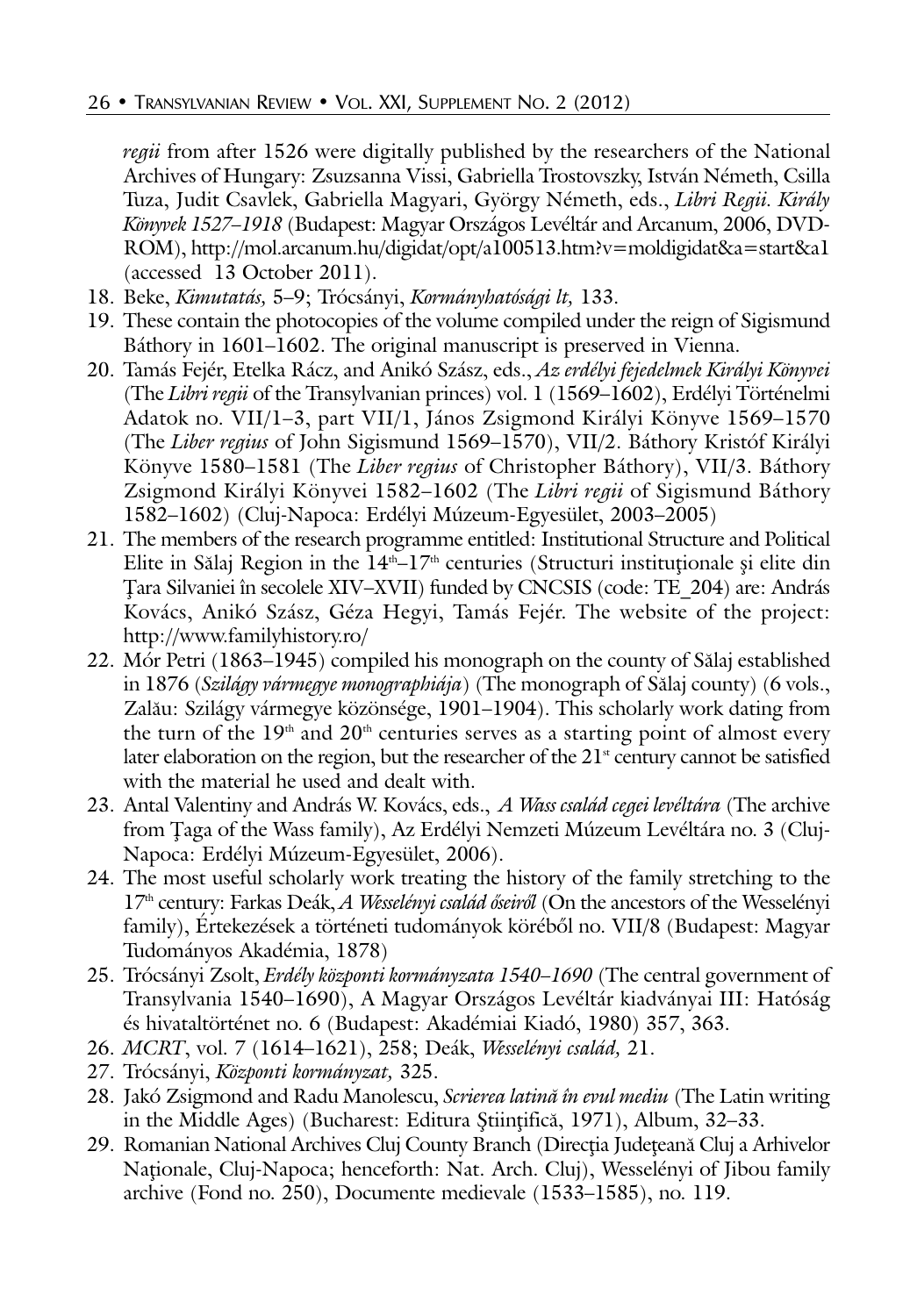- 30. Nat. Arch. Cluj, Wesselényi of Hodod family archive (Fond no. 460), no. 14; Trócsányi, *Központi kormányzat* 36.
- 31. Nat. Arch. Cluj, Wesselényi of Hodod family archive (Fond no. 460), no. 22; Wesselényi of Jibou family archive (Fond no. 250), Acte cronologice aparținătoare membrilor familiei Wesselényi și rudelor lor (Chronological documents belonging to the members of Wesselényi family and their relatives), no. 4 (1616–1630).
- 32. Trócsányi, *Központi kormányzat*, 321.
- 33. Wesselényi István, *Sanyarú világ. Napló, 1703–1708* (Wretched World. Diary 1703– 1708), eds. András Magyari and Lajos Demény (2 vols., Bucharest: Kriterion, 1983–1985)
- 34. Trócsányi Zsolt, *Wesselényi Miklós* (Budapest: Akadémiai, 1965).
- 35. On the Transylvanian National Museum Archives see: András Kiss and Rudolf Wolf, "The Archives of the Transylvanian Museum, 1842–1950," *Transylvanian Review* 4, no. 3 (1995): 72–94. Treated in detail by András Kiss, "Az Erdélyi Nemzeti Múzeum Levéltárának kialakulása és története" (The formation and history of the Archives of the Transylvanian National Museum), in *Az Erdélyi Múzeum-Egyesület gyðjteményei* (The Collections of the Transylvanian Museum Society), ed. Sipos Gábor (Cluj-Napoca: Erdélyi Múzeum-Egyesület, 2009), 183–237.
- 36. For a short overview cf.: Teodor Pompiliu, Mihail Triteanu, and Liviu Ursuțiu, "Arhiva Istoricã a Bibliotecii Filialei din Cluj a Academiei Republicii Socialiste România" (The historical archive of the Cluj Department of the Library of the Romanian Academy), *Revista Arhivelor* 10, no. 1 (1967): 125–136.
- 37. Kiss, "ENM Levéltára," 234.
- 38. Wesselényi of Jibou family archive (Fond no. 250), 23.5 running metres; the documents from before 1600 were classified into the Collection of medieval charters (Colecția de documente medievale).
- 39. "But a major and noteworthy increase of our manuscript archive is due to Sir Baron Miklós Wesselényi, the *comes* of Sãlaj county who made an eternal deposit to the library of the Transylvanian Museum Society, depositing all the manuscripts and the whole archive of the Wesselényi family. He also ordered a 180-forint worth cabinet to preserve the archives. The organization of the archive will take place in the summer of the current year (1897)." *Erdélyi Múzeum* 14 (1897): 346.
- 40. *Erdélyi Múzeum* 17 (1900): 233.
- 41. After the completion of the work Attila T. Szabó informed the researchers on the principles of this organization. Cf. Attila Szabó T., "A Wesselényi-levéltár és XVI. századi magyar iratai" (The Wesselényi archive and its  $16<sup>th</sup>$  century Hungarian documents), *Levéltári Közlemények* 16 (1938): 205–208.
- 42. József Venczel, *Ifjabb Wesselényi Miklós személyi levéltára* (The personal archive of the younger Miklós Wesselényi), Erdélyi Nemzeti Múzeum Levéltára, no. 2 (Cluj-Napoca: Erdélyi Múzeum-Egyesület, 2002).
- 43. Zsigmond Jakó, *Jelentés az Erdélyi Nemzeti Múzeum Levéltárának 1943. évi mðködésérøl* (Report on the activity of the Transylvanian National Museum Archives concerning the year 1943) (Cluj-Napoca: Erdélyi Múzeum-Egyesület, 1944), 5.
- 44. Kiss, "ENM Levéltára," 215–216.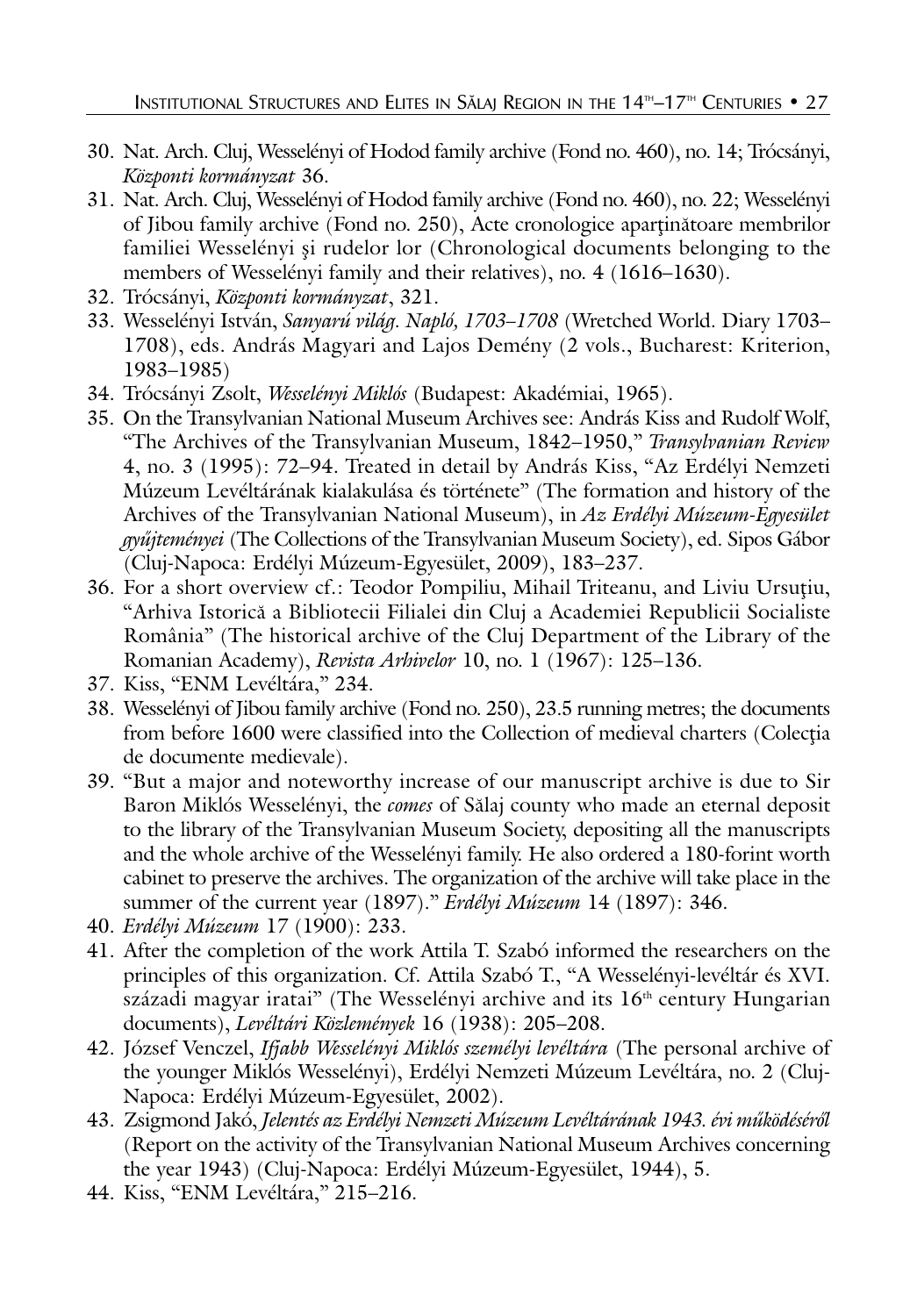- 45. Their catalogue: Lista documentelor feudale ala familiei Wesselényi, redactate în limba latinã (The list of feudal documents in Latin of the Wesselényi family).
- 46. Kosáry Domokos, *Bevezetés Magyarország történetének forrásaiba és irodalmába* (Introduction to the sources and scholarly literature of the history of Hungary), Series I, vol. 1. Általános rész (General part), I–II (Budapest: Tankönyvkiadó, 1970), 764. Cf. also: National Archives of Hungary, Photographic Collection of Diplomatics (Diplomatikai Fényképgyðjtemény), U 506. This collection contains the digital images of the medieval charters of the Archive from Jibou preserved in the University Library of Cluj.
- 47. Nat. Arch. Cluj, Archive of the Transylvanian Museum Society (henceforth: Arch. Trans. Mus. Soc.), Historical Archive (no. 230), 14/1896.
- 48. Ibid., 5/1898, 2/1900.
- 49. E.g. Viktor Récsey in 1899, the already-mentioned Zoltán Ferenczi from Budapest in 1899–1901, Samu Kardos in 1903. Ibid., 2/1899, 16/1899, 1/1900, 11/1901, 2/1903.
- 50. E.g. the University Library of Budapest for Zoltán Ferenczi in 1904 and for Jenø Barbul in 1906, the Library of the Hungarian National Museum for Károly Papp in 1906. Ibid., 7/1904, 29/1906, 1/1906.
- 51. Kiss, "ENM Levéltára," 234.
- 52. Wesselényi of Hodod family archive (Fond no. 460), 5 running metres of documents. The charters dating from before 1600 were included into the Colecția de documente medievale (Collection of medieval charters).
- 53. Gyöngy Kovács Kiss, ed., *Álló és mozgóképek. Vázlat az erdélyi fønemességrøl* (Still pictures and motion pictures. Sketch on the Transylvanian aristocracy) (Kolozsvár: Korunk, [2003]), 65–66.
- 54. He sent an interesting account to Zsigmond Jakó about the on-the-spot investigation: cf. Nat. Arch. Cluj, Arch. Trans. Mus. Soc., Historical Archive (no. 230), 24/1947.
- 55. Unfortunately the letters themselves have been lost. Ibid., 16/1947 (A Degenfeldféle hadadi Wesselényi levt. megmentése érdekében írt levelek) (Letters written with the aim to save the Wesselényi archive of Hodod).
- 56. Kiss, "ENM Levéltára," 234.
- 57. Ibid.
- 58. The certificate of the handover has been lost. Cf. Nat. Arch. Cluj, Arch. Trans. Mus. Soc., Historical Archive (no. 230), 9/1949. (Bethlen György letétbe helyezi a Wesselényi család drági levéltárának maradványait) (György Bethlen deposits the remains of the archive from Dragu of the Wesselényi family.)
- 59. Wesselényi of Dragu family archive (Fond no. 227).
- 60. Zsigmond Jakó, József Sebestyén, and György Bözödi, "Az erdélyi levéltárvédelem múltjából" (From the past of the Transylvanian archival protection), *Erdélyi Múzeum* 56, no. 1–2 (1994): 101–102. As a matter of fact it survived in the archival collection of the Calvinist College of Cluj together with some other, smaller archival deposits.
- 61. Two fascicles that according to their archival shelfmark belong to the material of the Wesselényi family occurring in the archival collection of the Calvinist College.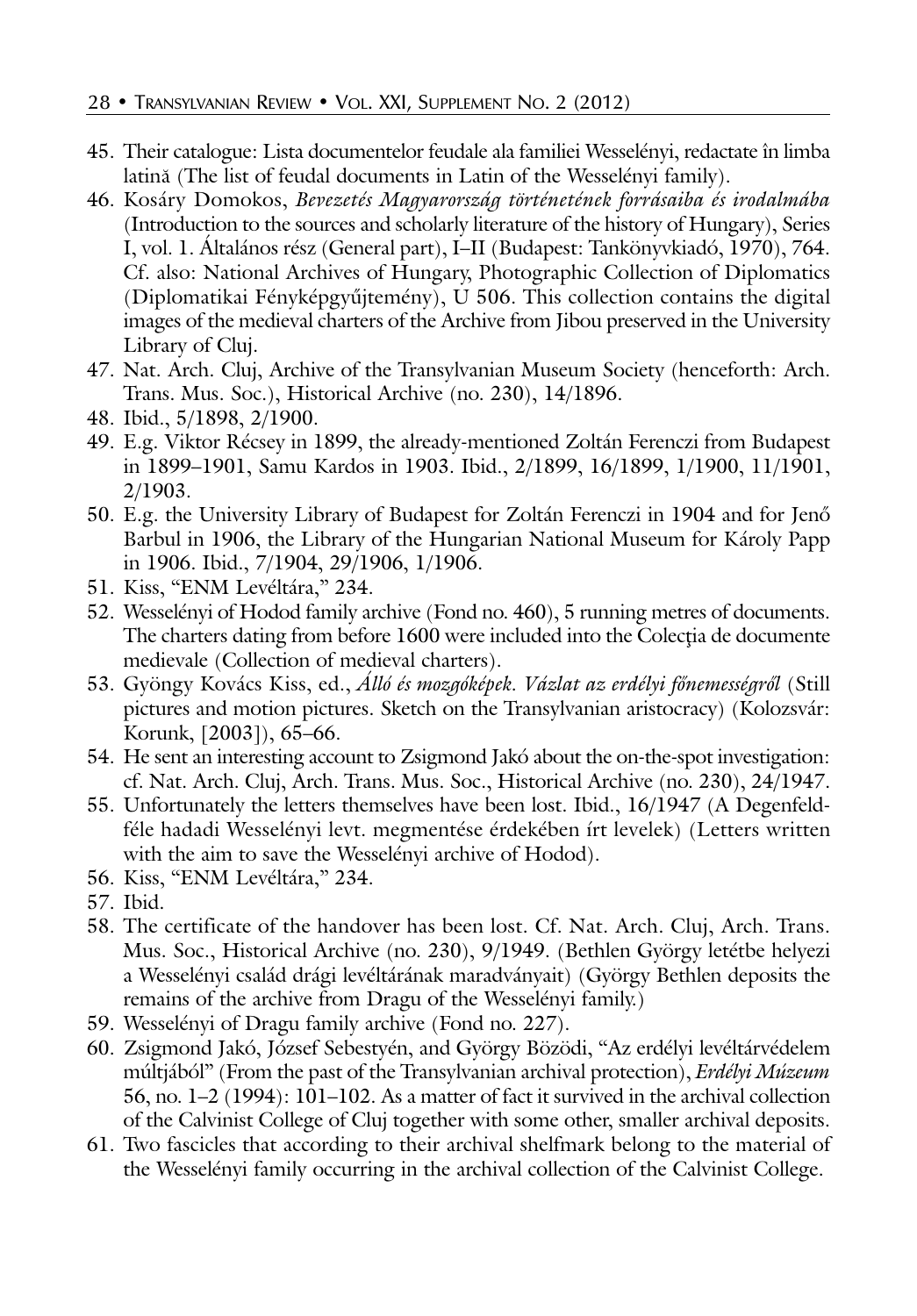- 62. Wesselényi of Jibou family archive (Fond no. 250), no. 2. (Inventare de arhivã, 1712–1903), fol. 537–538.
- 63. For instance, the charter of Sigismund Rákóczi dated 23 February 1607, which appoints István Wesselényi, the *comes* of Middle Solnoc county. At the time being this charter is to be found in: Wesselényi of Hodod family archive (Fond no. 460), no. 14. The privilege charter of the Hungarian king Ferdinand II dated from January 16, 1627, granting baronial title to Zsigmond Lónyai is to be found in the very same collection under no. 94.
- 64. Jakó, Sebestyén and Bözödi, "Levéltárvédelem," 101–102; Kiss, "ENM Levéltára," 228.
- 65. Nat. Arch. Cluj, Arch. Trans. Mus. Soc., Historical Archive (no. 230), 55/1945.
- 66. The *Archivum Familiae Wesselényi* (E 199) is also in the custody of the National Archives of Hungary. The most part of its material was created during the office years and life of the above-mentioned Palatine Ferenc Wesselényi. Most of the items are linked to his years of work as a palatine and chief captain of Upper Hungary. But since our task is to explore the archives of the Transylvanian side of the family, we do not deal with this cluster of sources from the period between 1583 and 1732. For a detailed overview of the collection see: Ferenc Maksay, *A Magyar Kamara Archívuma* (The archives of the Hungarian Treasury) (Budapest: Magyar Országos Levéltár, 1992), 138–139.
- 67. And is to be found in the collection P 702. For a short overview see: István Bakács, ed., *Kisebb családi és személyi fondok*, III., 650–1560. Alaptörzsszámok. Repertórium (Smaller family and personal collections, vol. 3, no. 650–1560. Repertory) Levéltári leltárak, vol. 53, Magyar Országos Levéltár, P Szekció (Budapest: Magyar Országos levéltár, 1971) 67–70.
- 68. The archival shelfmark of the collection is Q 288. Cf. Iván Borsa, ed., *A Mohács eløtti gyðjtemény* (Collection of pre-Mohács charters), Levéltári leltárak, vol. 54, Magyar Országos Levéltár (Budapest: Magyar Országos Levéltár, 1972), 35. The digital images of the charters can be studied on the website of the National Archives of Hungary: http://mol.arcanum.hu/dldf/opt/a100517htm?v=pdf&a=start (accessed 13 October 2011).
- 69. For the archive of Silágy county see: Kosáry, *Bevezetés,* 378; Kovách Géza, "A Szilágy vármegyei levéltárak kalandos útja a II. világháború után" (The adventurous fate of the archives of the former Sãlaj county after WWII.), *Levéltári Szemle* 45, no. 2 (1995): 82–88.
- 70. István Bakács, ed., *Kisebb testületi, egyesületi és intézményi fondok.* Repertórium (Smaller collections of corporate bodies, associations and institutions. Repertory), Levéltári leltárak, vol. 51, Magyar Országos Levéltár, P Szekció (Budapest: Magyar Országos Levéltár, 1970), 23.
- 71. "A báró Wesselényi család eredeti czimere. (Szines hasonmással és a szöveg közt három rajzzal)" (The original coat of arms of the Wesselényi family. With a colour facsimile and three drawings), *Turul* 17 (1899): 153–157.
- 72. Collection of Diplomatics, no. 105473.
- 73. Venczel, *Wesselényi Miklós,* 11.